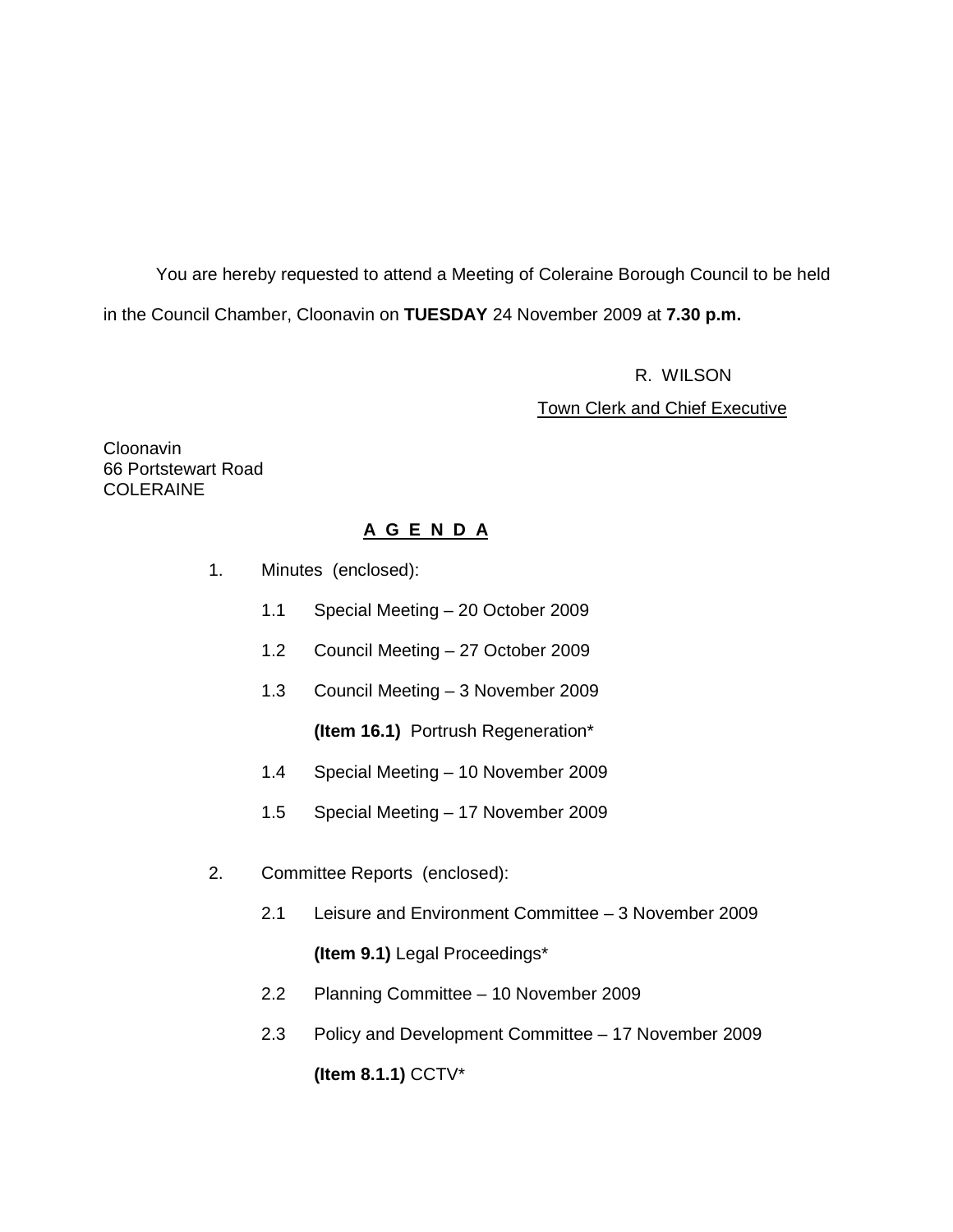- 3. Correspondence, including inter alia:
	- (a) Letter dated 26 October 2009 from University of Ulster regarding Results Report on the Review of Childcare Provision EQIA
	- (b) Letter dated 4 November 2009 from Northern Ireland Electricity plc regarding Invitation to Visit Control Centre in Craigavon
	- (c) Letter dated 11 November 2009 from Ballymena Borough Council regarding Castle Tower School, Ballymena
	- (d) Letter dated 12 November 2009 from NILGA regarding Public Transport Reform Consultation Event
	- (e) Reports available in Members' Library (List enclosed)
- 4. Consultation List (enclosed)
- 5. Documents for Sealing

# **Enclosed for Information:**

- (i) NILGA Booklet
- (ii) Planning Information

# **\* Recommended for consideration "In Committee"**

To: Each Member of Council 20 November 2009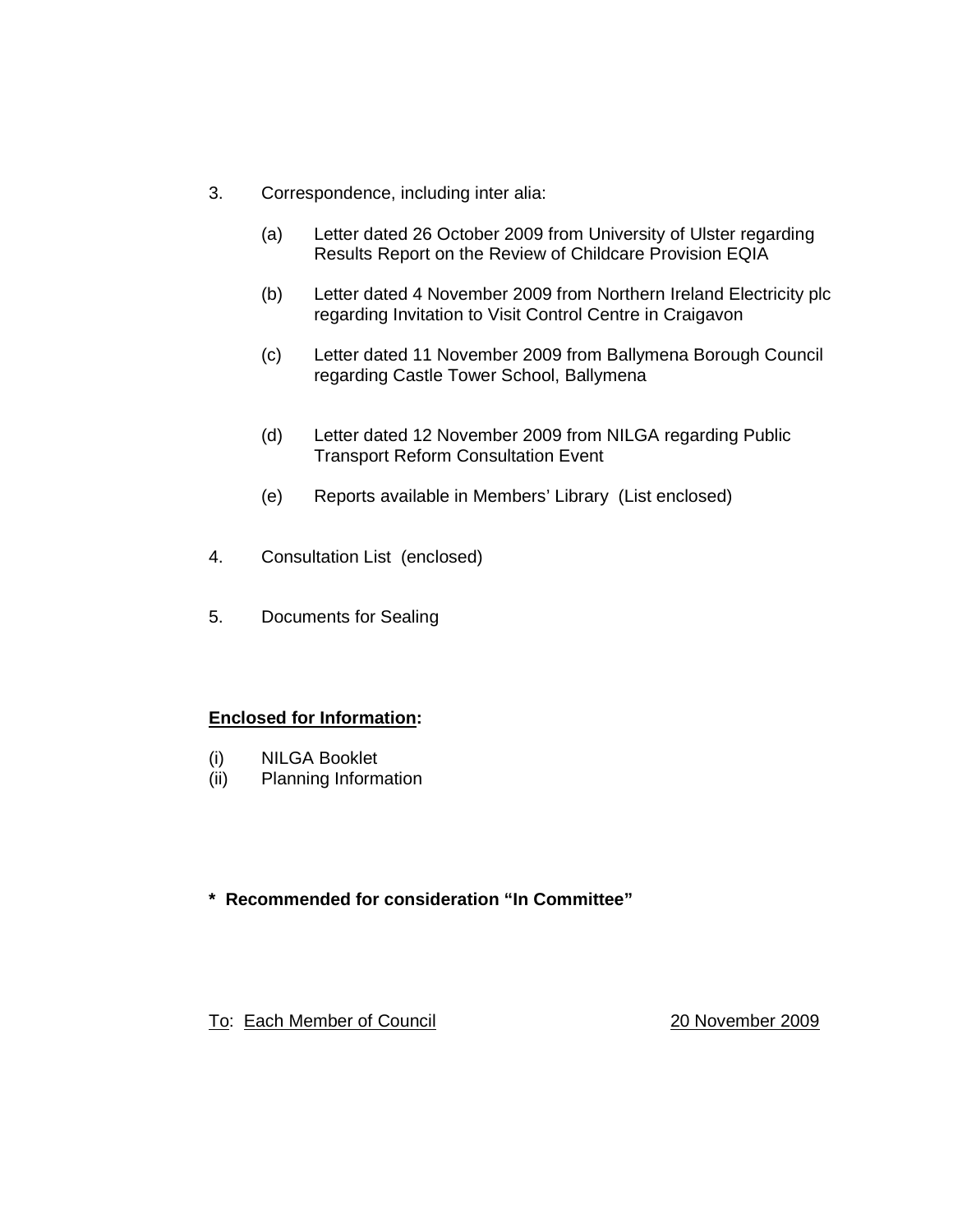#### **SPECIAL MEETING**

# **20th October, 2009.**

| <b>Convened:</b>                     | To receive presentation from NILGA                                  |                                                                                                                                                                          |
|--------------------------------------|---------------------------------------------------------------------|--------------------------------------------------------------------------------------------------------------------------------------------------------------------------|
| <b>Present:</b>                      | The Mayor, Councillor S. Gilkinson                                  |                                                                                                                                                                          |
|                                      | The Deputy Mayor, Councillor W. A. King                             |                                                                                                                                                                          |
|                                      | <b>Aldermen</b>                                                     |                                                                                                                                                                          |
|                                      | E. T. Black (Mrs.)<br>W. T. Creelman<br>M. T. Hickey (Mrs.)         | D. McClarty<br>W. J. McClure                                                                                                                                             |
|                                      | <b>Councillors</b>                                                  |                                                                                                                                                                          |
|                                      | D. D. Barbour<br>J. M. Bradley<br>O. M. Church (Mrs.)<br>A. S. Cole | E. P. Fielding (Mrs.)<br><b>B.</b> Fitzpatrick<br><b>B.</b> Leonard<br>R. A. McPherson                                                                                   |
| Officers in<br><b>Attendance:</b>    | Governance and Administrative Assistant                             | Town Clerk and Chief Executive; Director of Technical<br>Services; Acting Director of Leisure Services; Head of<br>Development Services; Head of Performance, Policy and |
| <u>Also in</u><br><b>Attendance:</b> | Alderman Arnold Hatch, Chairman, Ms. Heather                        | Moorehead, Chief Executive and Ms. Tara Cunningham,<br>Director of Communications and Engagement, NILGA.                                                                 |

#### **1.0 WELCOME**

The Mayor welcomed everyone to the Meeting. He extended a special welcome to Alderman Hatch, Ms. Heather Moorehead and Ms. Tara Cunningham, who were in attendance to update members on the work of NILGA.

#### **2.0 NILGA**

Consideration was given the NILGA Briefing Paper, 'Letter to Member Councils – March 2009' and Annual Plan (previously supplied).

Alderman Hatch and Ms. Moorehead outlined the work of NILGA over the past year (2008/09) and the proposed schedule of work for the current year (2009/10). They then elaborated on current key issues for the organisation, including an update on the Review of Public Administration (RPA) and the PricewaterhouseCoopers' Report, which was available on the NILGA website.

During a period of discussion, the representatives answered members' questions on various issues.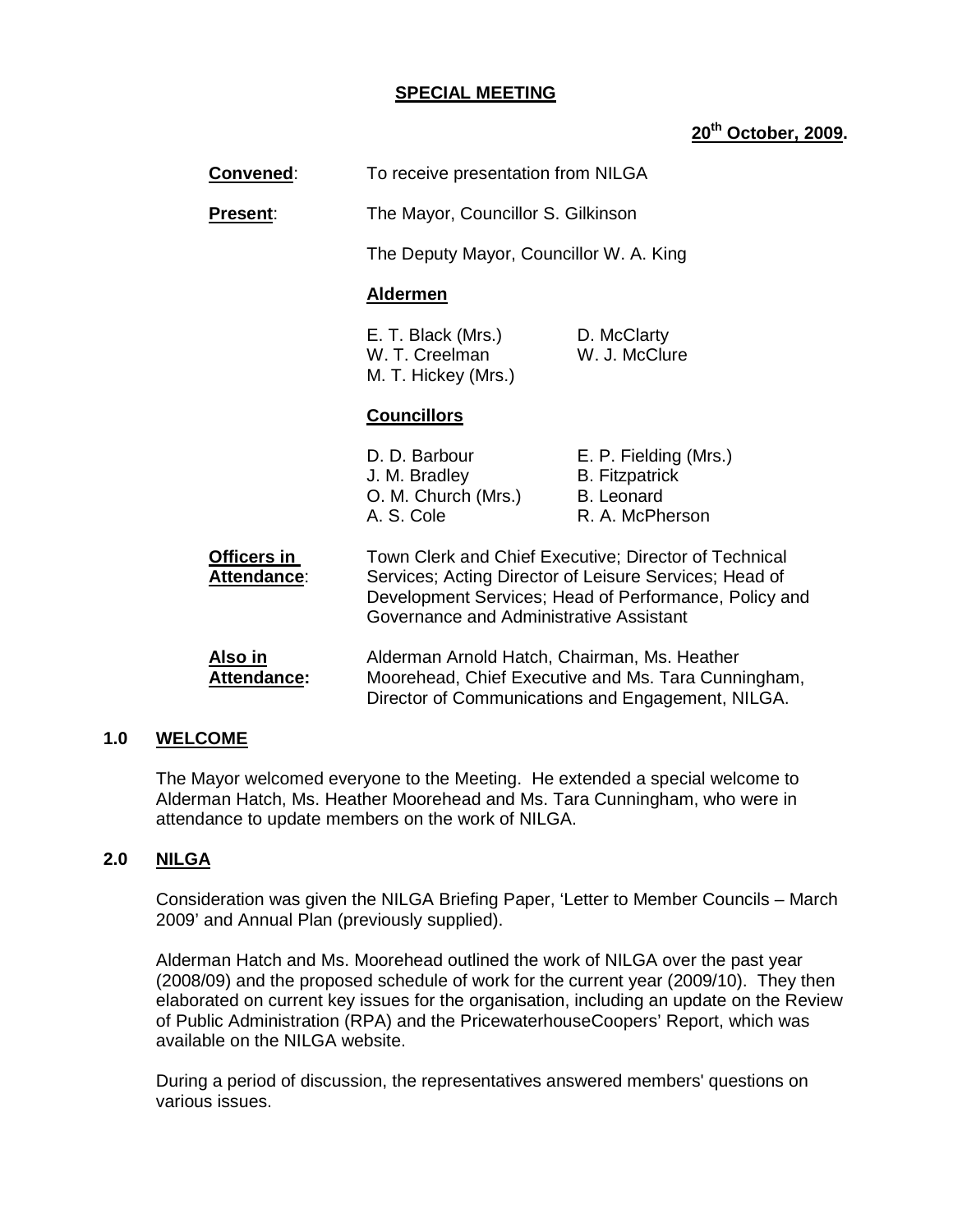# **3.0 SUPERVALU BEST KEPT TOWNS AND VILLAGES AWARDS**

Members noted that Council had achieved first place in the following categories of the Supervalu Best Kept Towns and Villages Awards:

- **Best Kept Small Town Award for Portstewart.**
- **Best Kept Large Town Award for Coleraine.**

The Mayor congratulated the staff of Parks Department, and all those involved in preparations for the Awards, on achieving the outstanding results.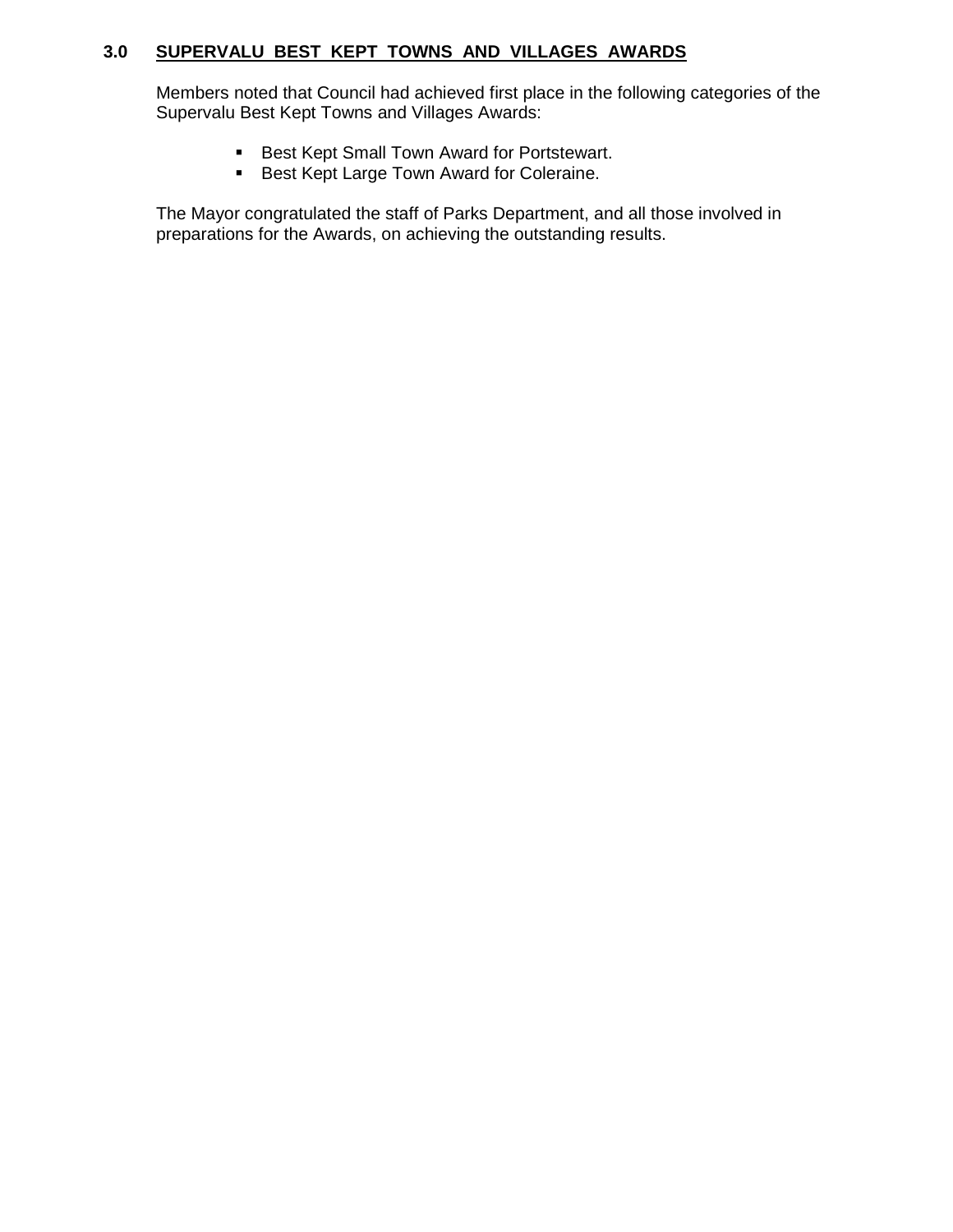# **COUNCIL MEETING**

# **27th October, 2009.**

| <b>Present:</b>                   | The Mayor, Councillor S. Gilkinson, in the Chair                                                                                                                                                                                                                                         |                                                                                                                            |
|-----------------------------------|------------------------------------------------------------------------------------------------------------------------------------------------------------------------------------------------------------------------------------------------------------------------------------------|----------------------------------------------------------------------------------------------------------------------------|
|                                   | The Deputy Mayor, Councillor W. A. King                                                                                                                                                                                                                                                  |                                                                                                                            |
|                                   | <b>Aldermen</b>                                                                                                                                                                                                                                                                          |                                                                                                                            |
|                                   | E. T. Black (Mrs.)<br>W. T. Creelman                                                                                                                                                                                                                                                     | W. J. McClure                                                                                                              |
|                                   | <b>Councillors</b>                                                                                                                                                                                                                                                                       |                                                                                                                            |
|                                   | C. S. Alexander (Ms.)<br>D. D. Barbour<br>J. M. Bradley<br>O. M. Church (Mrs.)<br>A. S. Cole<br>J. J. Dallat<br>T. J. Deans                                                                                                                                                              | E. P. Fielding (Mrs.)<br><b>B.</b> Fitzpatrick<br>N. F. Hillis<br><b>B.</b> Leonard<br>G. L. McLaughlin<br>R. A. McPherson |
| Officers in<br><b>Attendance:</b> | Town Clerk and Chief Executive, Director of Technical<br>Services, Director of Corporate Services, Director of<br>Environmental Health, Acting Director of Leisure Services,<br>Head of Development Services, Head of Performance,<br>Policy and Governance and Administrative Assistant |                                                                                                                            |
| <b>Apologies:</b>                 | Aldermen Mrs. Hickey and McClarty and Councillor<br>McQuillan                                                                                                                                                                                                                            |                                                                                                                            |

#### **1.0 WELCOME**

The Mayor welcomed Councillor McLaughlin to his first meeting after his recent illness.

#### **2.0 DEATH OF COUNCILLOR MRS. E. A. JOHNSTON**

 The Mayor referred to the recent death of Councillor Mrs. Johnston and spoke of the faithful and enthusiastic manner in which she had served as Councillor since her election in 1993. Councillor Mrs. Johnston would be sadly missed by her family, fellow Councillors and by the people of the Borough. Members expressed their sympathy by standing in silence.

 Members from the various political parties joined the Mayor in expressing condolences and many sincere and moving tributes were paid to the memory of Councillor Mrs. Johnston.

The Town Clerk and Chief Executive expressed condolences on behalf of Council staff.

 Mrs. Jean Jefferson, sister of Councillor Mrs. Johnston, had requested that sincere thanks be passed to everyone for their support and especially to Alderman Mrs. Black.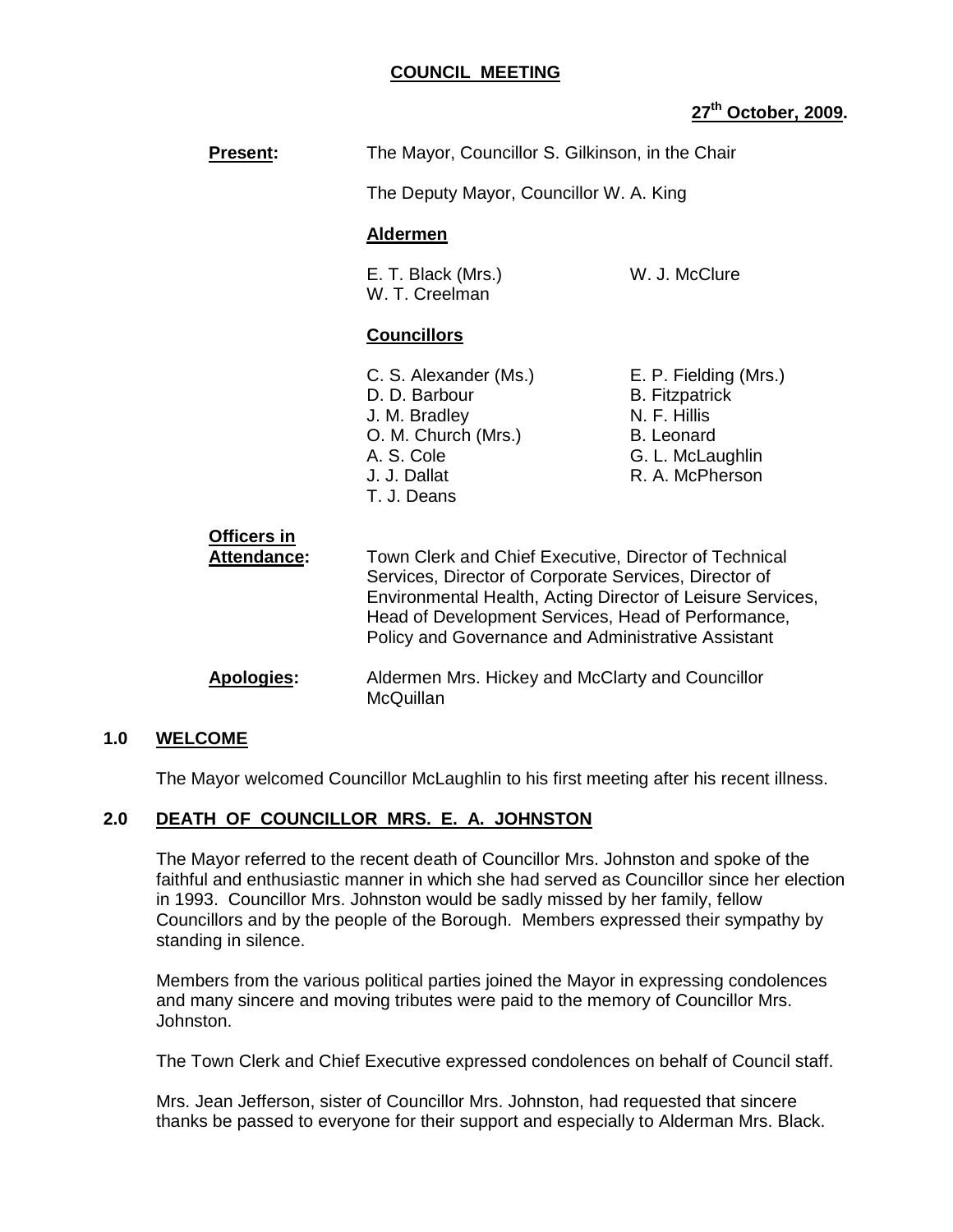The Mayor thanked everyone for their kind tributes and condolences.

 It was proposed by Councillor Hillis, seconded by Alderman McClure and unanimously agreed:

 That Council adjourn for one week and the Council Meeting be reconvened on a date to be decided by the Town Clerk and Chief Executive.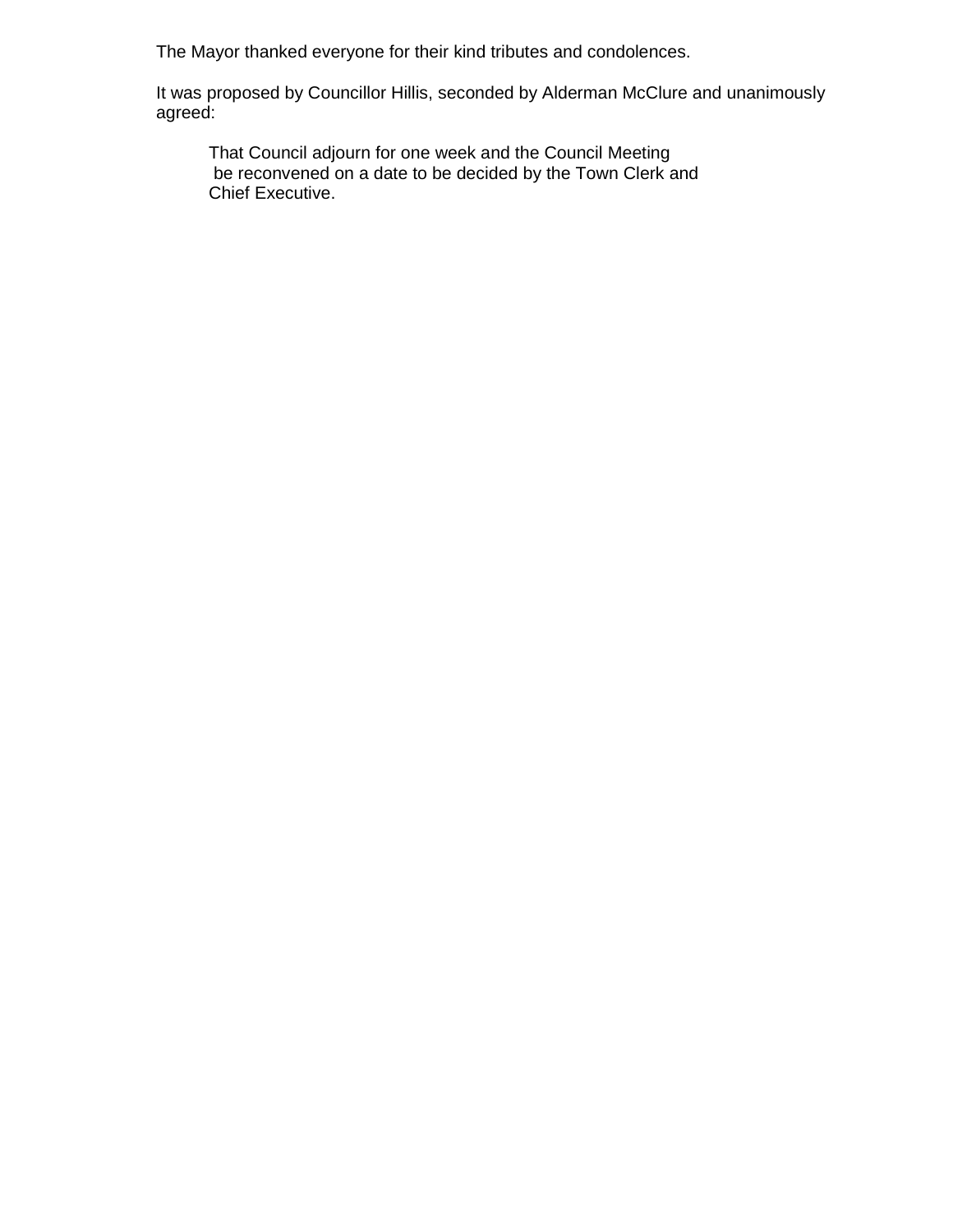# **COLERAINE BOROUGH COUNCIL**

Minutes of proceedings of Coleraine Borough Council held in the Council Chamber, Cloonavin, on Tuesday, 3<sup>rd</sup> November, 2009 at 6.30 p.m.

- **Convened:** As per notice attached
- **Present:** The Mayor, Councillor S. Gilkinson, in the Chair

The Deputy Mayor, Councillor W. A. King

#### **Aldermen**

E. T. Black (Mrs.) M. T. Hickey (Mrs.) W. T. Creelman W. J. McClure  $($  ltems  $5.0 - 16.1)$ 

#### **Councillors**

C. S. Alexander (Ms.) E. P. Fielding (Mrs.) D. D. Barbour B. Fitzpatrick J. M. Bradley N. F. Hillis O. M. Church (Mrs.) B. Leonard A. S. Cole **G. L. McLaughlin** J. J. Dallat R. A. McPherson  $($ ltems  $3.1 - 16.1)$  A. McQuillan T. J. Deans

# **Officers in**

**Attendance:** Town Clerk & Chief Executive, Director of Environmental Health, Director of Technical Services, Director of Corporate Services, Acting Director of Leisure Services, Administrative Officer, Head of Development Services and Administrative Assistant.

#### **1.0 WELCOME**

The Mayor welcomed everyone to the meeting.

#### **2.0 MINUTES**

The Minutes of the Council Meeting of 22<sup>nd</sup> September, 2009 and Special Meetings of  $22^{nd}$  and  $29^{th}$  September and  $13^{th}$  October, 2009 were confirmed and signed.

#### **3.0 COMMITTEE REPORTS**

#### **3.1 Leisure and Environment Committee**

 The Chairman, Councillor Cole moved the adoption of the Leisure and Environment Committee Report; this was duly seconded by Councillor Mrs. Fielding.

Matters arising: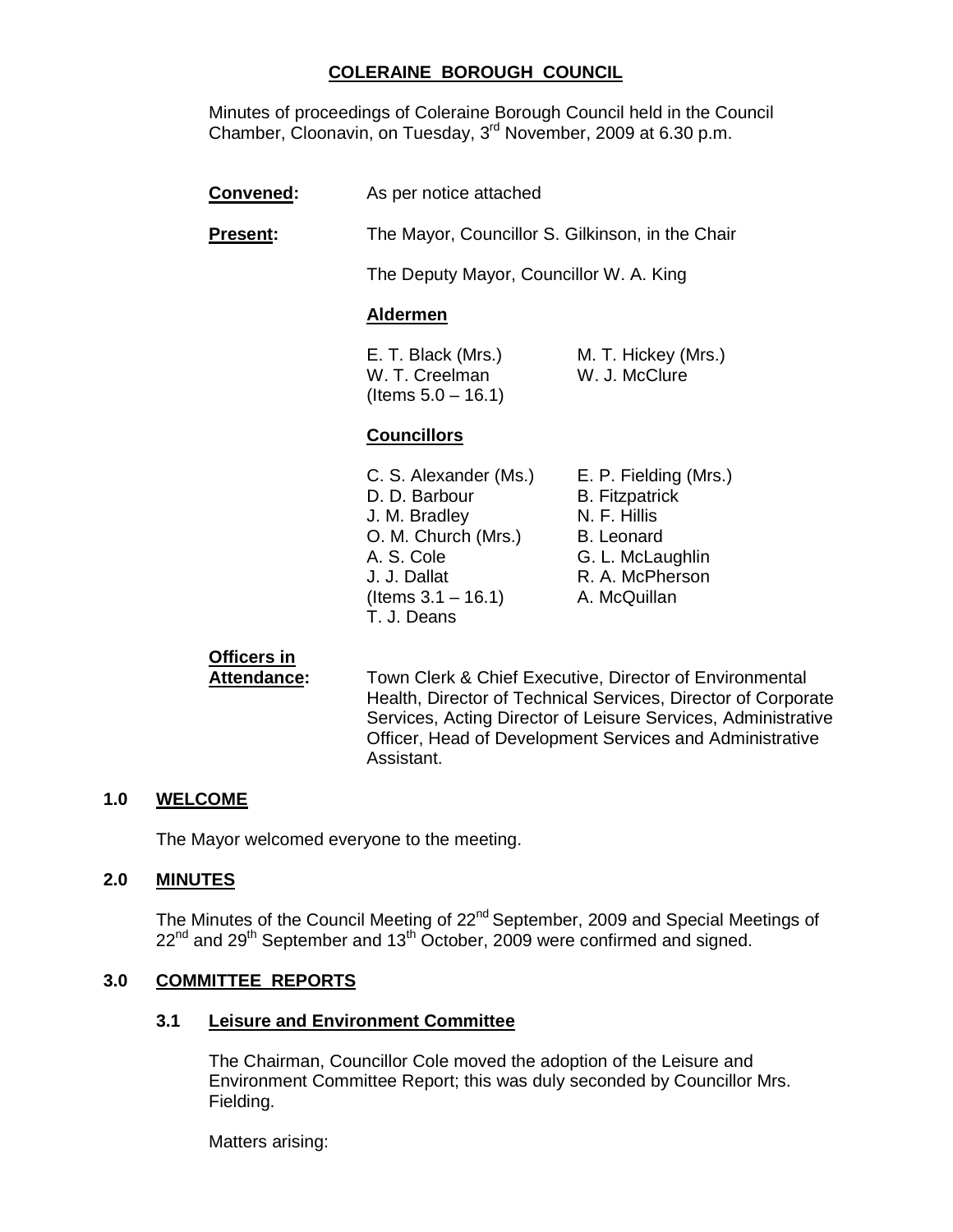#### 3.1.1 Horses on Beaches – Summary of Stakeholder Consultation

It was proposed by Councillor Leonard that:

 Council proceed with the draft policy on Horses on Beaches, excluding the registration scheme.

It was also proposed by Councillor Leonard that:

Council change the time that horses have to be off all beaches to 11 a.m.

Councillor Ms. Alexander seconded Councillor Leonard's proposal to exclude the registration scheme from the policy.

An amendment was then proposed by Councillor Deans and seconded by Councillor Cole:

That Council authorise the preparation of a draft policy for consultation and equality impact assessment, which was the Officer's recommendation in his previous report, which would then be brought to Council and discussed.

Following a discussion on the preferred time that horses should be off beaches, members generally felt that horses should be off beaches at 11 a.m. It was noted that beach attendants commenced duty at this time so it could be enforced.

The Town Clerk and Chief Executive suggested, if the proposers were agreeable, that the Director of Environmental Health prepare a draft policy, taking into consideration members' views as discussed. The draft policy would be tabled at the next Leisure and Environment Meeting.

All proposals were withdrawn.

#### **Agreed:**

That the Director of Environmental Health prepare a draft policy on Horses on Beaches, taking into consideration members' views, for consideration at the next Leisure and Environment Meeting.

#### **3.2 Planning Committee**

 The Chairman, Alderman McClure moved the adoption of the Planning Committee Report; this was duly seconded by Councillor Fitzpatrick and agreed.

#### **3.3 Policy and Development Committee**

 The Chairman, Councillor Barbour moved the adoption of the Policy and Development Committee Report; this was duly seconded by Alderman Mrs. Black and agreed.

#### **4.0 PORTRUSH REGENERATION**

It was agreed that this item be held 'In Committee' at the end of the meeting.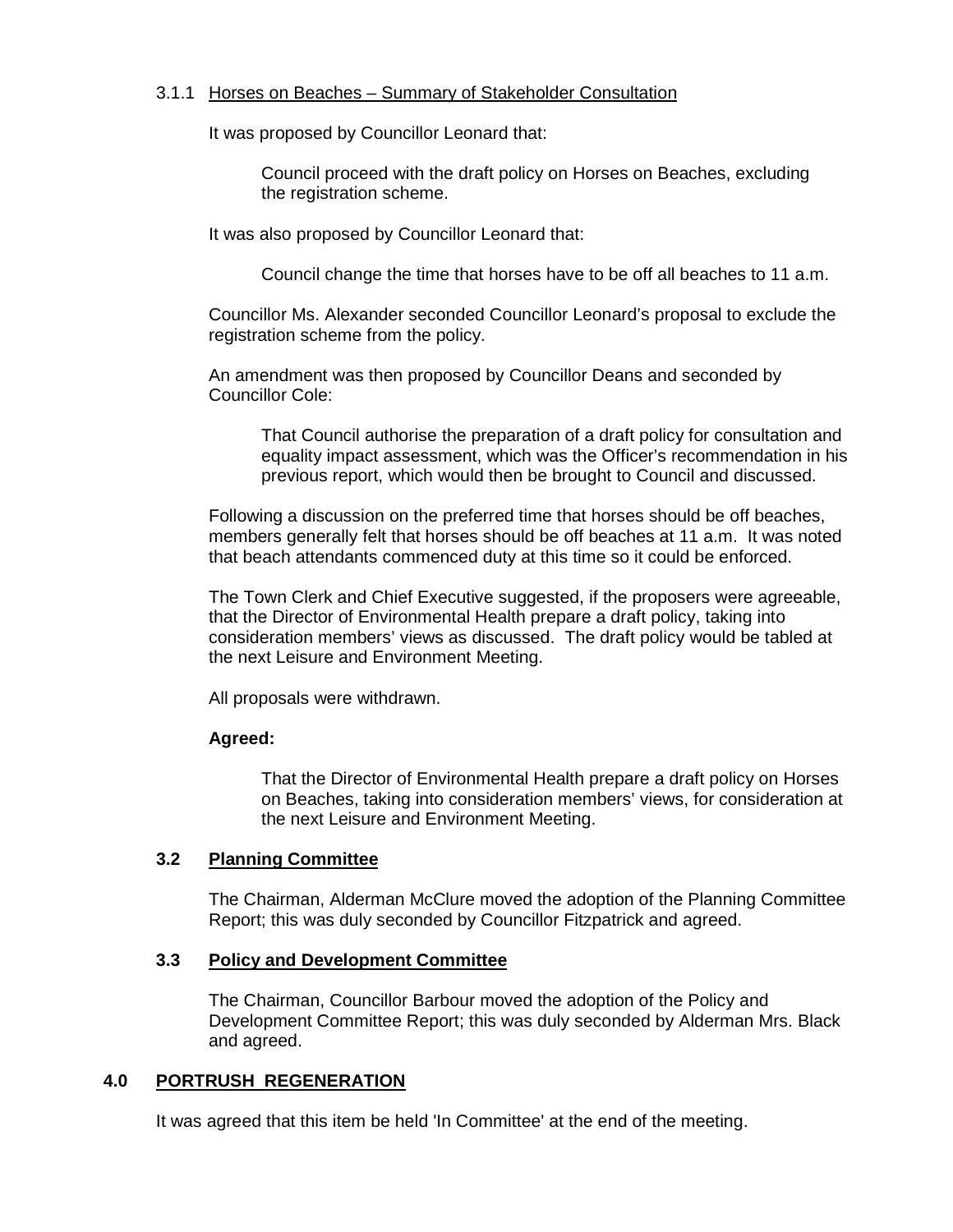### **5.0 LETTER DATED 6TH OCTOBER, 2009 FROM BALLYMENA BOROUGH COUNCIL – RESOLUTION - BRITISH FORCES POST OFFICES IN MAINLAND EUROPE**

 Read letter requesting Council support in relation to a resolution made by Ballymena Borough Council regarding the Prime Minister's decision to remove British Forces Post Offices from Mainland Europe by September 2010.

It was agreed that Council support this Resolution.

## **6.0 LETTER DATED 14TH OCTOBER, 2009 FROM NEWRY & MOURNE DISTRICT COUNCIL – RESOLUTION – IMPLEMENTATION OF THE NI AUTISM BILL**

 Read letter requesting Council support in relation to a resolution made by Newry and Mourne District Council regarding the Implementation of the NI Autism Bill.

It was agreed that Council support this Resolution.

# **7.0 DOCUMENTS TABLED**

- a) BBC TV Licensing Annual Review 2008/2009
- b) Youth Justice Magazine September 2009
- c) Northern Ireland Museums Council Annual Report 2008/2009
- d) NILGOSC Annual Report & Accounts 2008/2009
- e) Ballymena Borough Council Corporate Strategy 2009 2010
- f) Economic Outlook & Business Review September 2009
- g) Health Bytes Volume 7, Issue 8 September 2009

# **8.0 LETTER DATED 25TH SEPTEMBER, 2009 FROM MAJOR GENERAL A. G. DENARO, COLONEL, THE QUEEN'S ROYAL HUSSARS (THE QUEEN'S OWN & ROYAL IRISH**

Read letter of thanks for holding a 'return home' event in Coleraine for The Regiment.

# **9.0 LETTER DATED 6TH OCTOBER, 2009 FROM HEATHER MOOREHEAD, CHIEF EXECUTIVE OF NILGA - AMBULANCE SERVICES**

Read letter seeking completion of questionnaire regarding the reconfiguration of ambulance services and the impact on the local community. Members were asked to forward details to the Administrative Officer.

#### **10.0 MINISTER RITCHIE - PUBLIC FORUM - SOCIAL DEVELOPMENT**

Members noted that the Minister's public meeting due to take place in Coleraine on Wednesday, 4<sup>th</sup> November, 2009 had been postponed and would be held on Wednesday,  $25<sup>th</sup>$  November, 2009 at The Lodge Hotel, Coleraine from 7.00 p.m.  $-$  9.00 p.m.

#### **10.1 Car Park Development Schemes**

A member requested an update on the car park development schemes in Coleraine and sought clarification on which department was responsible for them.

The Head of Development Services would provide an update for the Policy and Development meeting.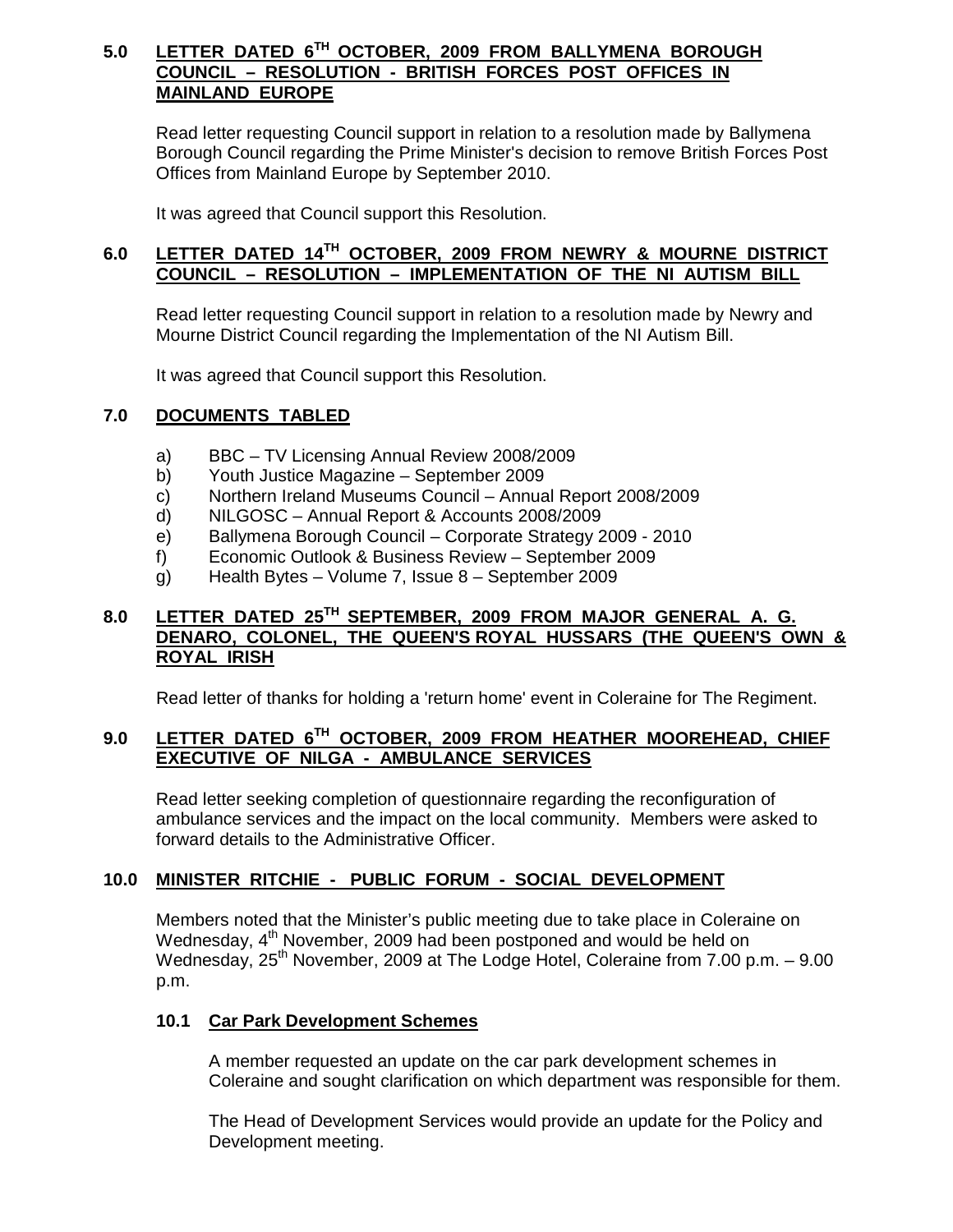# **11.0 THE DRAINAGE COUNCIL FOR NORTHERN IRELAND**

Members were advised that the Drainage Council was seeking to appoint two members to represent the interests of the twenty six district councils. Currently, Council is represented by the Deputy Mayor, Councillor King who agreed to be reappointed for a further term. Members were asked to consider an additional representative.

It was proposed by Councillor McQuillan, seconded by Councillor Deans and agreed that:

Councillor Cole be nominated to represent Council on the Drainage Council for Northern Ireland for the term running from 2009 – 2011.

Members noted that nominees would be requested to complete an application form and would be invited for interview before a final decision was made by the Minister.

#### **12.0 ROYAL TOWN PLANNING INSTITUTE - PLANNING THE FUTURE OF LOCAL GOVERNMENT**

Members were invited to a Planning Convention on Wednesday, 25<sup>th</sup> November, 2009 at Belfast City Hall from 9.00 a.m. – 4.30 p.m. Members interested in attending were asked to contact the Administrative Officer.

#### **13.0 A COMMISSIONER FOR OLDER PEOPLE**

Members were advised that the First Minister and Deputy First Minister would like to appoint a Commissioner for Older People and a series of meetings would be held throughout Northern Ireland to find out views on what a Commissioner should be able to do about issues that matter to older people. Members interested in attending were asked to contact the Administrative Officer.

#### **14.0 CONSULTATION DOCUMENTS**

 The following consultation papers had been received and were available for members who wished to consider making a response:

1. Department for Regional Development – Regional Transportation Strategy Review Discussion Document – available at www.drdni.gov.uk

Comments due: 11 December 2009

2. Department of Agriculture & Rural Development – Consultation on the Horse Racing (Charges on Bookmakers) Order (NI) 2010

Comments due: noon on 27 November 2009

3. Northern Ireland Law Commission – Proposals for Land Law Reform: Equality Impact Assessment (EQIA) Consultation Report – available at www.nilawcommission.gov.uk/publications

Comments due: 24 December 2009

4. Department for Regional Development – Proposal for a Donaghadee Harbour Order (Northern Ireland) A Consultation Paper – available at www.drdni.gov.uk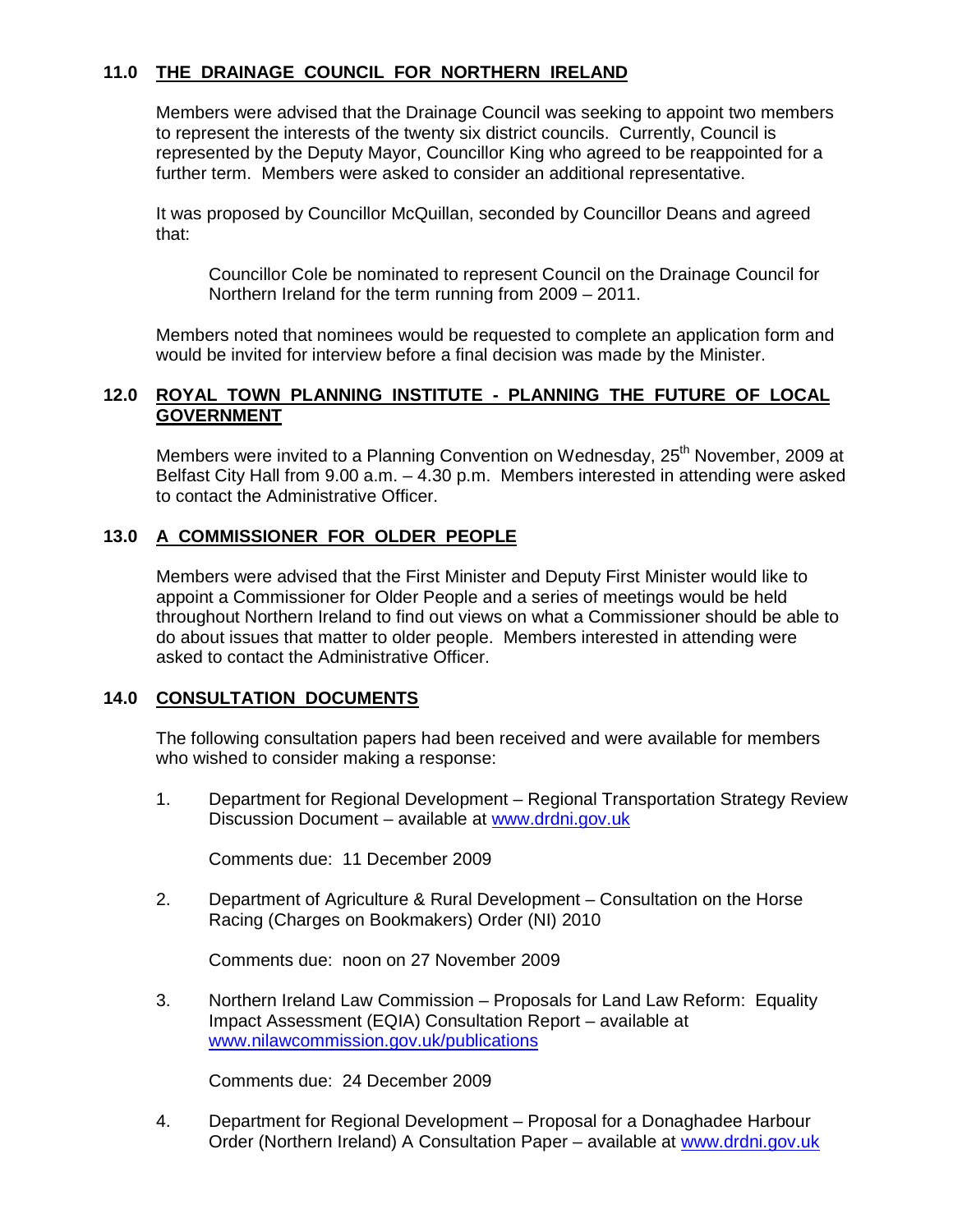Comments due: 18 December 2009

5. Department for Regional Development – Proposed Airports (Sale of Aircraft) Regulations (Northern Ireland) – A Consultation Paper – available at www.drdni.gov.uk

Comments due: 18 December 2009

6. Utility Regulator – Water & Sewerage Service Price Control 2010 – 2013 Draft Determination Summary Report September 2009

Comments due: 6 November 2009

7. NILGA – Northern Ireland Youth Assembly Consultation

Comments due: 9 November 2009

#### **15.0 DOCUMENTS FOR SEALING**

Resolved:

That the following documents be sealed:

| 1. | Supplemental Lease and<br>Counterpart | Council and the Northern Ireland Library<br>Authority – Lease of Portstewart Library. |
|----|---------------------------------------|---------------------------------------------------------------------------------------|
| 2. | Licence Agreement                     | 1 Strandmore, Portrush for Mr. W. McKay                                               |
| 3. | <b>Cemetery Titles</b>                | Grant of Right of Burial -<br>Deeds Register Nos. 3565 - 3576                         |
|    |                                       | Coleraine<br>6<br>5<br><b>Ballywillan</b><br>Agherton<br>1<br>Portstewart             |

e de la contradición de la contradición de la contradición de la contradición de la contradición de la contradición de la contradición de la contradición de la contradición de la contradición de la contradición de la contr

Advanced Deeds Register - 0241 – 0243

| Ballywillan | н.             |
|-------------|----------------|
| Agherton    | -              |
| Coleraine   |                |
| Portstewart | $\overline{2}$ |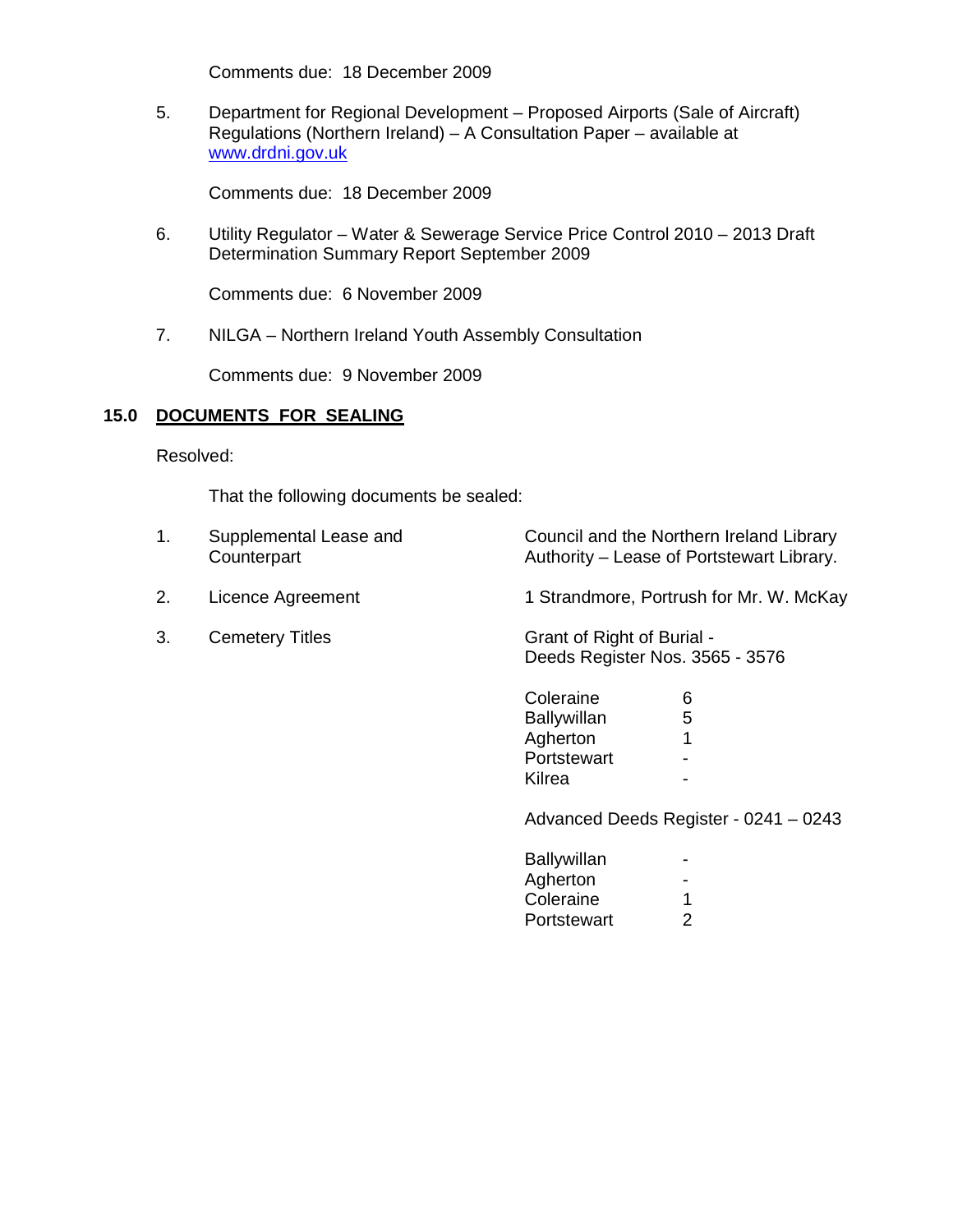#### **SPECIAL MEETING**

## **10th November, 2009.**

| Convened:                  | To receive a presentation from the Causeway<br>Coast Communities Consortium regarding<br>'Coastal Communities - Facing the Challenges'                      |                                                                                                                                                |
|----------------------------|-------------------------------------------------------------------------------------------------------------------------------------------------------------|------------------------------------------------------------------------------------------------------------------------------------------------|
| Present:                   | The Deputy Mayor, Councillor W. A. King,<br>in the Chair                                                                                                    |                                                                                                                                                |
|                            | <b>Aldermen</b>                                                                                                                                             |                                                                                                                                                |
|                            | E. T. Black (Mrs.)<br>M. T. Hickey (Mrs.)                                                                                                                   | W. J. McClure                                                                                                                                  |
|                            | <b>Councillors</b>                                                                                                                                          |                                                                                                                                                |
|                            | C. S. Alexander (Ms.)<br>D. D. Barbour<br>J. M. Bradley<br>$($ ltem 2.0 $)$<br>O. M. Church (Mrs.)<br>A. S. Cole<br>T. J. Deans                             | E. P. Fielding (Mrs.)<br><b>B.</b> Fitzpatrick<br>N. F. Hillis<br><b>B.</b> Leonard<br>G. L. McLaughlin<br>R. A. McPherson<br>$($ ltem 2.0 $)$ |
| Officers in<br>Attendance: | Director of Environmental Health, Head of Performance,<br>Policy and Governance, Senior Environmental Health<br><b>Officer and Administrative Assistant</b> |                                                                                                                                                |
| <b>Apologies:</b>          | The Mayor, Aldermen Creelman and McClarty and<br><b>Councillors Dallat and McQuillan</b>                                                                    |                                                                                                                                                |

#### **1.0 WELCOME**

 The Deputy Mayor welcomed everyone to the Meeting including students from the University of Ulster, Coleraine.

# **2.0 'COASTAL COMMUNITIES - FACING THE CHALLENGES'**

The Deputy Mayor welcomed Ms. Cliodhna Rae and Mrs. Yvonne Hamilton from the Causeway Coast Communities Consortium, who were in attendance to address Council on 'Coastal Communities – Facing the Challenges'.

 The following Reports, provided by the Consortium, had been previously circulated to each member:

- (a) Balanced Communities Review Group Summary;
- (b) Sample House Occupation Survey for Portstewart.

 Ms. Rae elaborated on the advantages gained from the former meetings of the Balanced Communities Review Group and the challenges still to be met.

Other representatives referred to the issues relating to Castlerock, Portballintrae and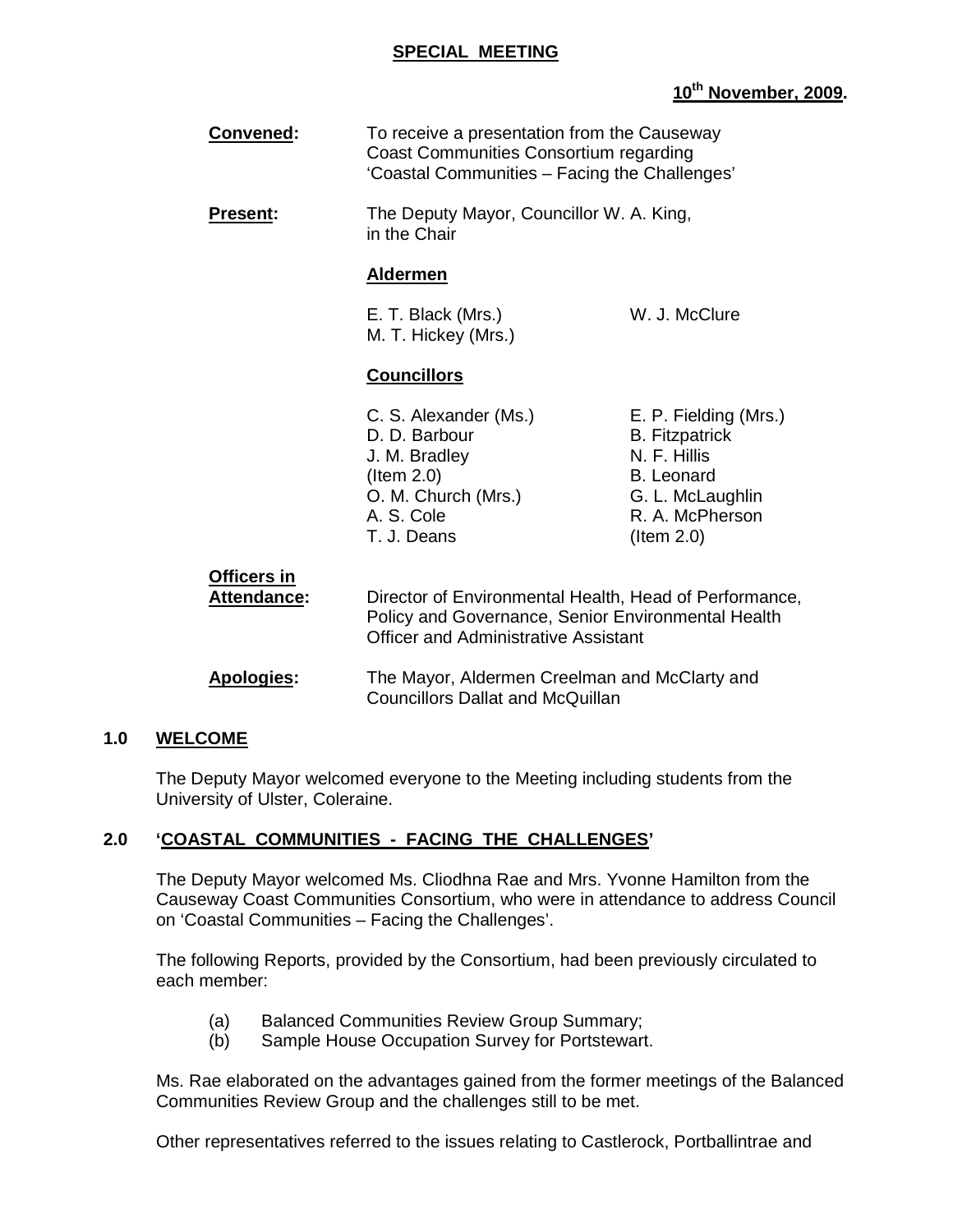Portrush respectively, e.g. derelict sites and abandoned houses.

 It was requested that the Balanced Communities Review Group be continued as members of the Group regarded it as a valuable forum for a facilitated exchange of views between all the public stakeholders.

 Following a full discussion members expressed the need for an update and the possibility of calling a meeting to consider the way forward.

 The Director of Environmental Health advised members that the officers would analyse the issues and bring back an options paper before March 2010.

The Deputy Mayor thanked the representatives for their attendance.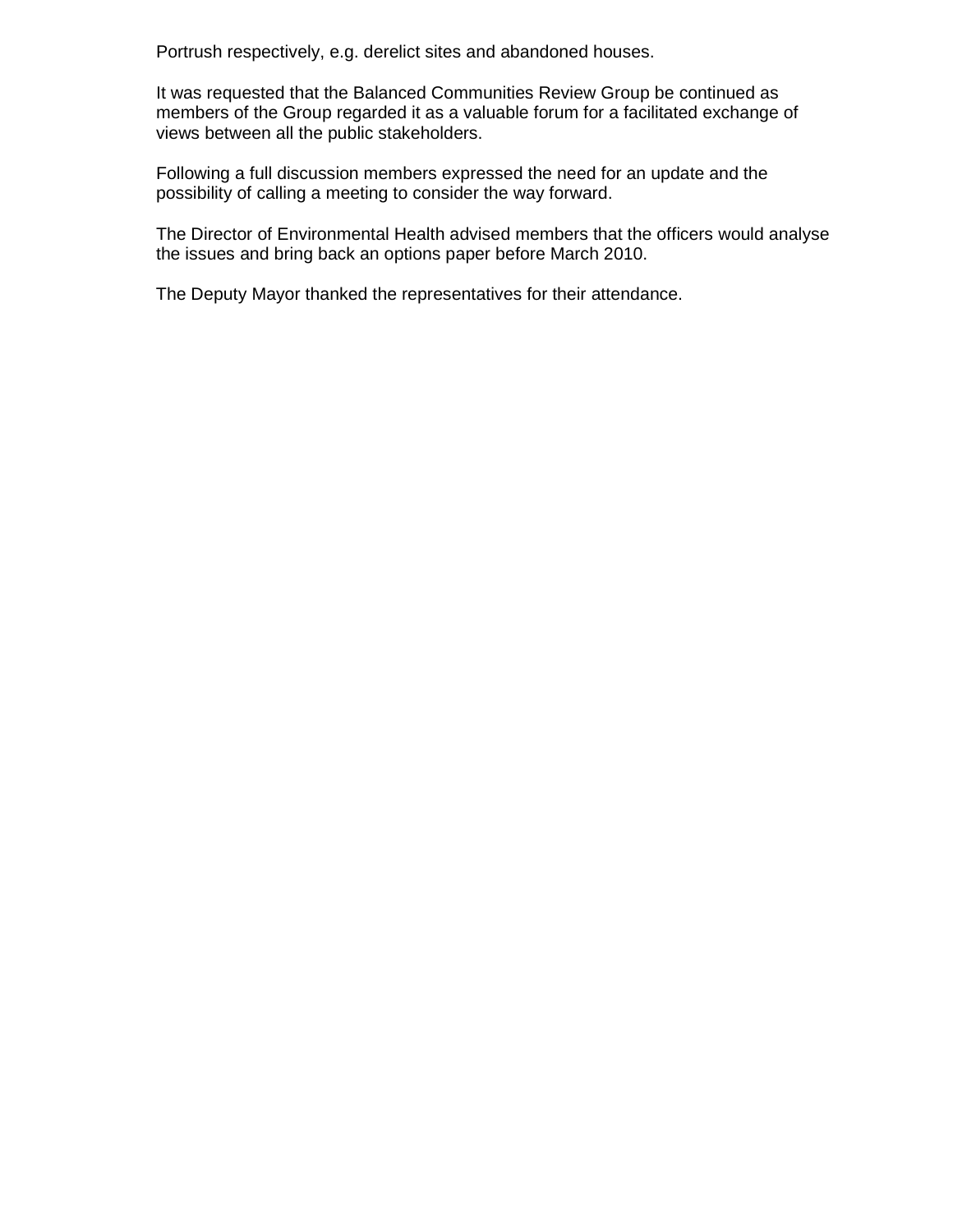#### **SPECIAL MEETING**

# **17th November, 2009.**

| Convened:                         | Johnston - Filling of Casual Vacancy                                        | To consider co-option to replace the late Councillor                  |
|-----------------------------------|-----------------------------------------------------------------------------|-----------------------------------------------------------------------|
| <b>Present:</b>                   | The Mayor, Councillor S. Gilkinson, in the Chair                            |                                                                       |
|                                   | The Deputy Mayor, Councillor W. A. King                                     |                                                                       |
|                                   | <b>Aldermen</b>                                                             |                                                                       |
|                                   | E. T. Black (Mrs.)<br>W. T. Creelman                                        | W. J. McClure                                                         |
|                                   | <b>Councillors</b>                                                          |                                                                       |
|                                   |                                                                             |                                                                       |
|                                   | D. D. Barbour<br>O. M. Church (Mrs.)<br>A. S. Cole<br><b>B.</b> Fitzpatrick | N. F. Hillis<br><b>B.</b> Leonard<br>G. McLaughlin<br>R. A. McPherson |
| Officers in<br><b>Attendance:</b> | Town Clerk & Chief Executive and Administrative<br>Assistant                |                                                                       |

In accordance with Section 11 4(B) of the Electoral Law Act (NI) 1972 (as amended), consideration was given to the vacancy which had arisen due to the death of Councillor Elizabeth Anne Johnston.

#### **Agreed:**

On the proposal of Councillor Hillis, seconded by Councillor McPherson and with unanimous agreement:

That the vacancy be filled by way of co-option and that Mr. David Harding be duly elected.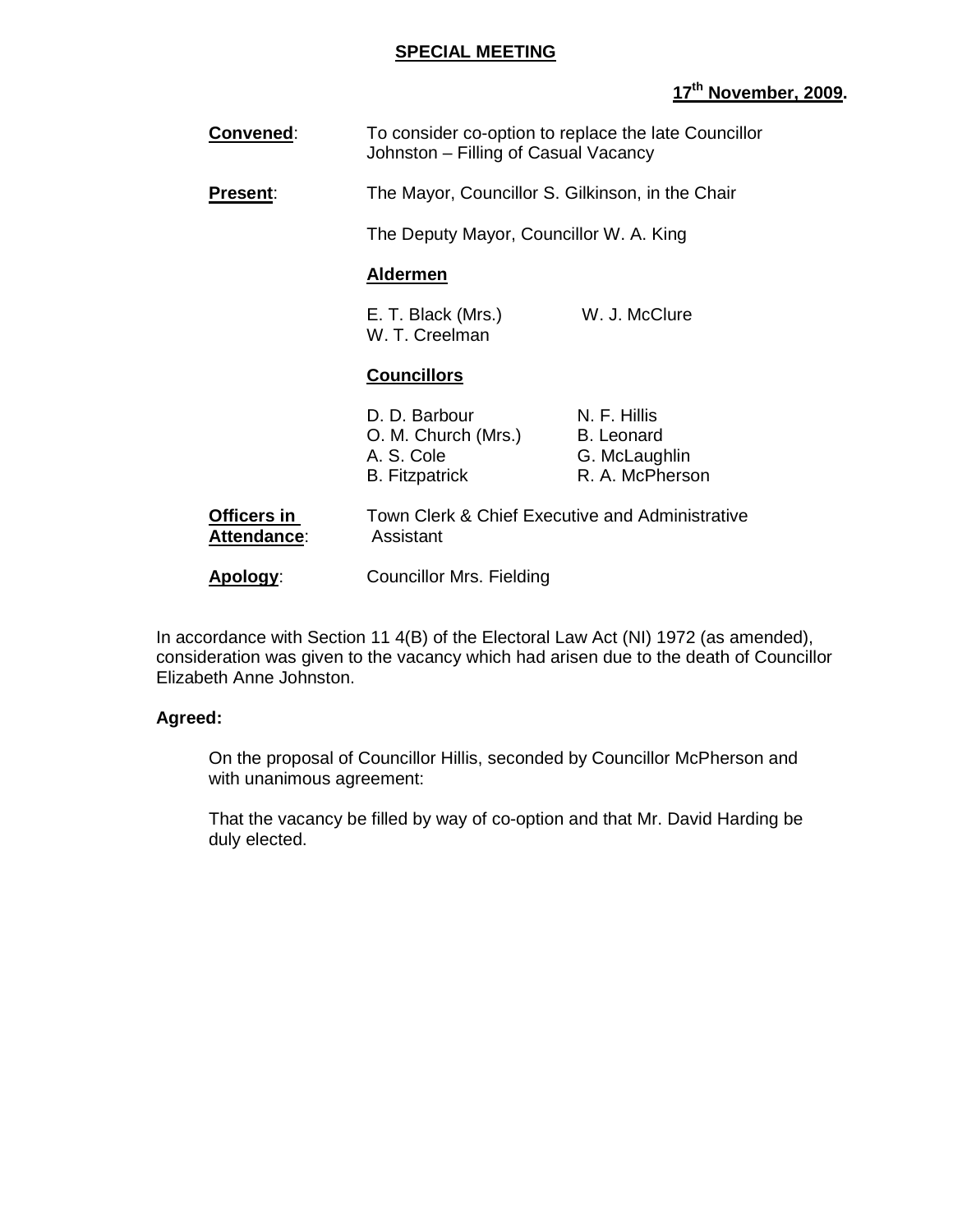#### **LEISURE AND ENVIRONMENT COMMITTEE**

# **3 rd November, 2009.**

| <b>Present:</b> | Councillor A. S. Cole, in the Chair                                                                                                                                                         |                                                                                                                                                                      |
|-----------------|---------------------------------------------------------------------------------------------------------------------------------------------------------------------------------------------|----------------------------------------------------------------------------------------------------------------------------------------------------------------------|
|                 | The Mayor, Councillor S. Gilkinson                                                                                                                                                          |                                                                                                                                                                      |
|                 | The Deputy Mayor, Councillor W. A. King                                                                                                                                                     |                                                                                                                                                                      |
|                 | <b>Aldermen</b>                                                                                                                                                                             |                                                                                                                                                                      |
|                 | E. T. Black (Mrs.)<br>W. T. Creelman<br>M. T. Hickey (Mrs.)<br>D. McClarty<br>(Items $1.0 - 6.0$ )                                                                                          | W. J. McClure<br>(Items $1.0 - 6.0$ )                                                                                                                                |
|                 | <b>Councillors</b>                                                                                                                                                                          |                                                                                                                                                                      |
|                 | C. S. Alexander (Ms.)<br>D. D. Barbour<br>(Items $1.0 - 4.4.3$ )<br>J. M. Bradley<br>O. M. Church (Mrs.)<br>J. J. Dallat<br>(Items $1.0 - 4.4.1$ )<br>T. J. Deans<br>(Items $1.0 - 4.4.1$ ) | E. P. Fielding (Mrs.)<br><b>B.</b> Fitzpatrick<br>N. F. Hillis<br><b>B.</b> Leonard<br>G. L. McLaughlin<br>R. A. McPherson<br>A. McQuillan<br>(Items $1.0 - 4.4.3$ ) |

# **Officers in**

**Attendance:** Director of Technical Services, Director of Environmental Health, Acting Director of Leisure Services, Senior Technical Officer (Items 1.0 – 4.4.3), Chief Building Control Officer (Items 1.0 – 3.0), Principal Building Control Officer (Items 1.0 – 4.4.3) and Administrative Assistant.

#### **1.0 WELCOME**

The Chairman welcomed everyone to the meeting.

# **2.0 BUILDING CONTROL ANNUAL REPORT 2008/2009**

 Mr. Robert White, Chief Building Control Officer, was in attendance to present the Northern Group Building Control Committee Report to members (previously circulated). He advised that it was his last report, due to retirement, and he paid tribute to the Coleraine Building Control staff, elected members and officers of Council. Mr. White updated members on the work done by the Northern Group Building Control Committee and elaborated on various issues including:

- The Building Control Group System in Northern Ireland
- Northern Group Building Control Committee
- Group Budget
- Building Control Workloads
- Development of the Building Regulations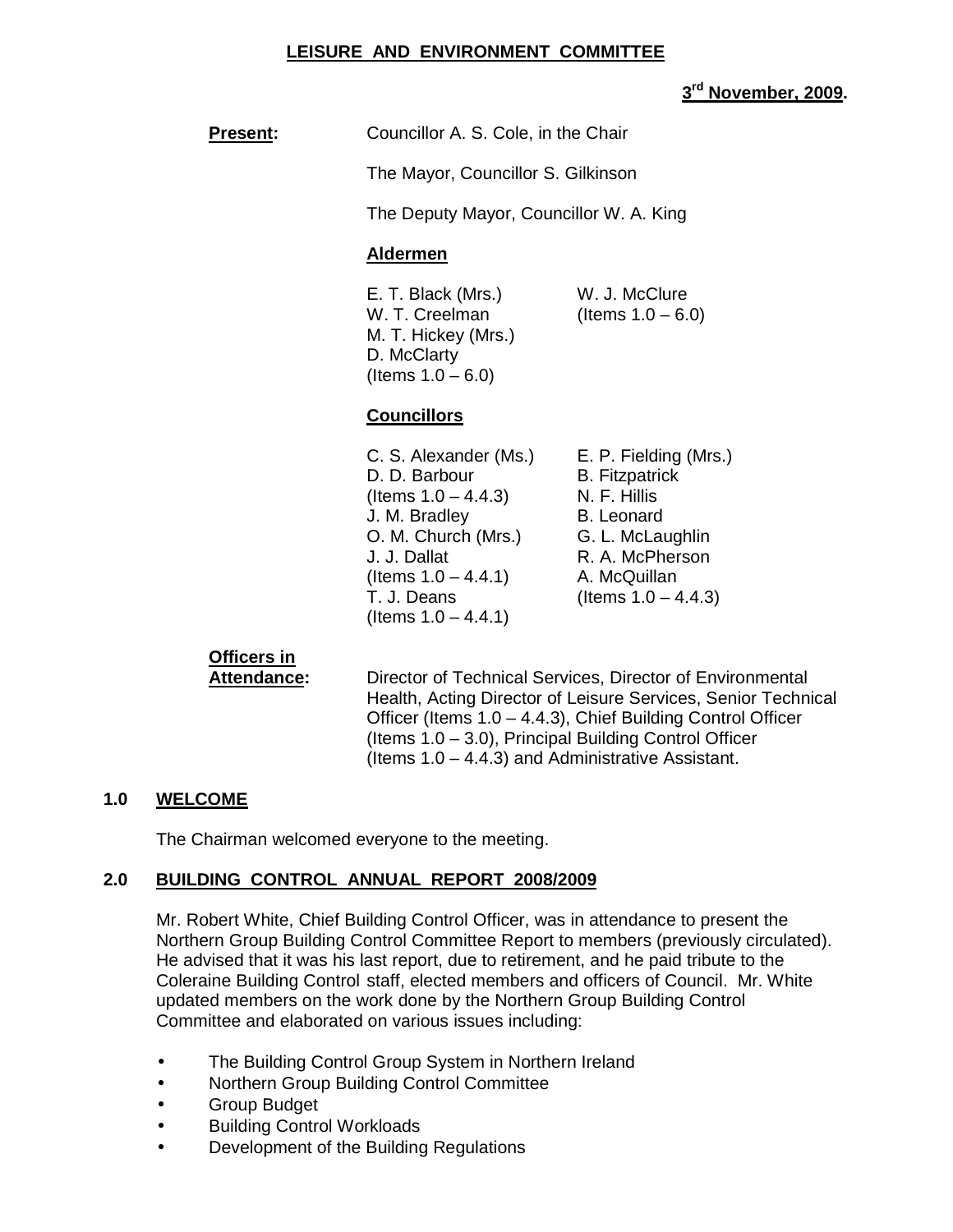- Building Control Staff
- Building Practices
- Performance Indicators
- Main Activities during the Year 2008/2009
- **Building Control Convention**
- The Future of Building Control

The Chairman and members thanked Mr. White for his comprehensive report and wished him well in his retirement.

# **3.0 TECHNICAL SERVICES REPORT**

The Report of the Director of Technical Services was considered (previously supplied).

Matters arising:

# **3.1 DRD Roads Service**

# **3.1.1 Waiting Restrictions – Limavady Road, Bridge Street and Main Street, Garvagh**

Consideration was given to information on this topic, as detailed in the report.

 Members generally supported Road Service's proposal to introduce the undernoted waiting restrictions in Garvagh:

# **'No Waiting at Any Time'**

| (a) | Location             | <b>Side</b>  | Length                                                                                                                                 |
|-----|----------------------|--------------|----------------------------------------------------------------------------------------------------------------------------------------|
|     | Limavady Road        | <b>North</b> | From a point 48 metres west of its junction with<br>Main Street for a distance of approximately 54<br>metres in a westerly direction.  |
|     | Limavady Road        | South        | From a point 15 metres west of its junction with<br>Main Street for a distance of approximately 87<br>metres in a westerly direction.  |
|     | <b>Bridge Street</b> | <b>North</b> | From a point 15 metres east of its junction with<br>Main Street for a distance of approximately 65<br>metres in an easterly direction. |
|     | <b>Bridge Street</b> | South        | From a point 15 metres east of its junction with<br>Main Street for a distance of approximately 67<br>metres in an easterly direction. |

#### **(b) Limited Waiting – 2 hours in any 2 hour period Monday – Friday inclusive - 08.30 to 18.00 Except at junction markings, bus stops and taxi stands**

| Location           | <b>Side</b> | <b>Restriction</b>                                                                                                                         |
|--------------------|-------------|--------------------------------------------------------------------------------------------------------------------------------------------|
| <b>Main Street</b> | West        | From a point of 21 metres north of its junction<br>with Limavady Road for a distance of<br>approximately 48 metres in northerly direction. |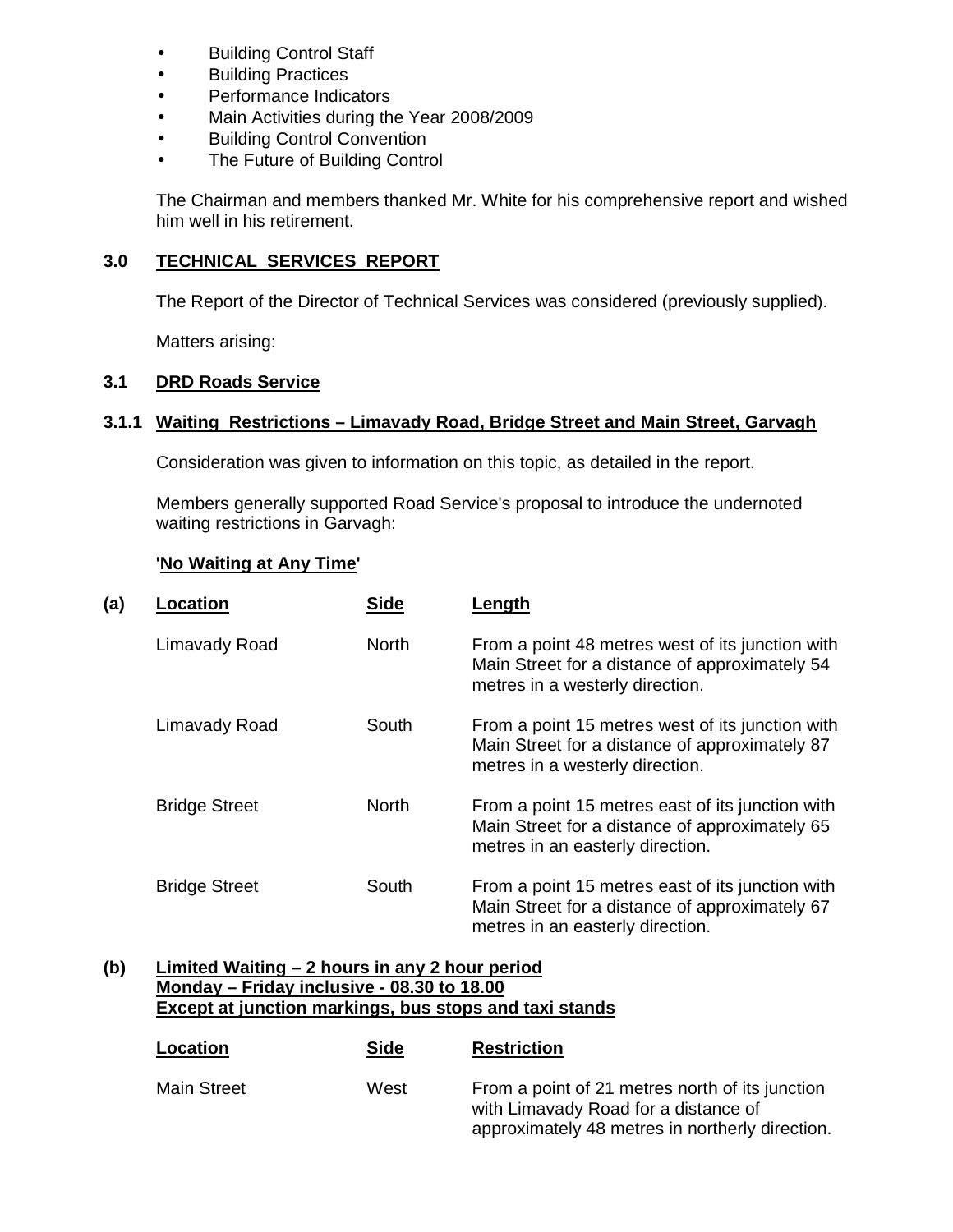| <b>Main Street</b> | East | From a point of 72 metres north of its<br>junction with Limavady Road for a distance of<br>approximately 25 metres in northerly direction.  |
|--------------------|------|---------------------------------------------------------------------------------------------------------------------------------------------|
| <b>Main Street</b> | West | From a point of 101 metres north of its junction<br>with Limavady Road for a distance of<br>approximately 34 metres in northerly direction. |
| <b>Main Street</b> | West | From a point of 15 metres south of its junction<br>with Limavady Road for a distance of<br>approximately 17 metres in southerly direction.  |
| <b>Main Street</b> | West | From a point of 37 metres south of its junction<br>with Limavady Road for a distance of<br>approximately 85 metres in southerly direction.  |
| <b>Main Street</b> | West | From a point of 66 metres south of its junction<br>with Limavady Road for a distance of<br>approximately 21 metres in southerly direction.  |
| <b>Main Street</b> | West | From a point of 92 metres south of its junction<br>with Limavady Road for a distance of<br>approximately 19 metres in southerly direction.  |
| <b>Main Street</b> | East | From a point of 15 metres north of its junction<br>with Bridge Street for a distance of<br>approximately 39 metres in northerly direction.  |
| <b>Main Street</b> | East | From a point of 62 metres north of its junction<br>with Bridge Street for a distance of<br>approximately 62 metres in northerly direction.  |
| <b>Main Street</b> | East | From a point of 13 metres south of its junction<br>with Bridge Street for a distance of<br>approximately 59 metres in southerly direction.  |
| <b>Main Street</b> | East | From a point of 86 metres south of its junction<br>with Bridge Street for a distance of<br>approximately 38 metres in southerly direction.  |

 The Director of Technical Services would raise the following concerns with Roads Service:

| <b>Bus Stop at Bridge Street</b> |
|----------------------------------|
|                                  |

- Abuse of disabled parking bays in Garvagh
- More visible signage for disabled parking bays so the bays
- are more easily noticed
- Loading/unloading

# **3.1.2 Motorcycle Parking – Portrush and Portstewart**

 Consideration was given to Roads Service's proposals to introduce motorcycle parking in Portrush and Portstewart at the following locations:

• Portrush – Kerr Street – adjacent to the Amphitheatre area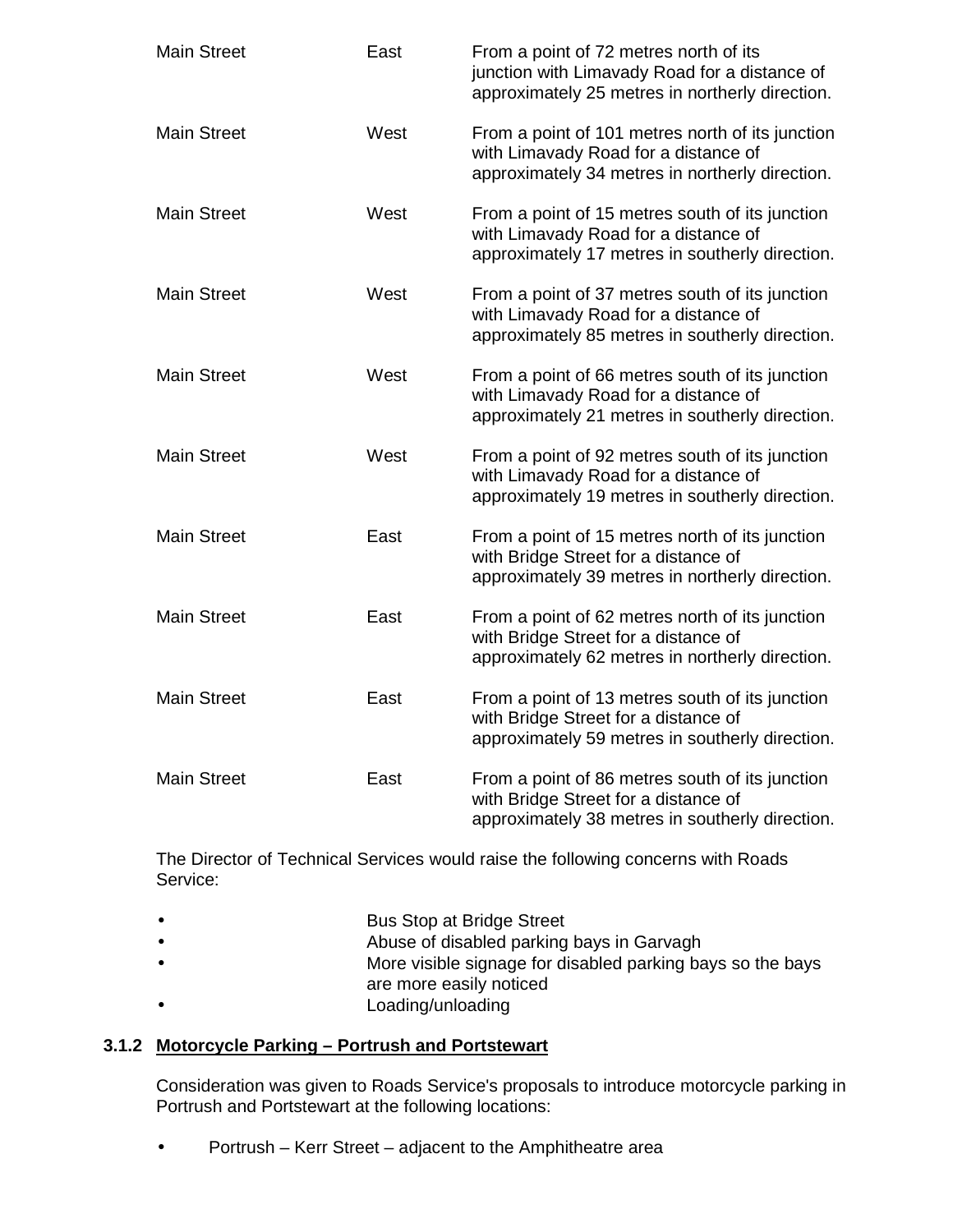• Portstewart – The Crescent – adjacent to the front of the Town Hall

Several members informed Committee that the spaces had already been allocated.

 The Director of Technical Services would raise the undernoted concerns with Roads Service:

- The introduction of signage on the other side of the road at The Crescent 'No Motorbikes'
- Parking restrictions for motorbikes
- Winter months the availability of cars parking in the spaces

## **3.1.3 Parking Restrictions – Railway Road and Waterside, Coleraine**

Consideration was given to information on this topic, as detailed in the report.

#### **Recommended:**

 That the waiting time at Railway Road remain at one hour and the waiting time at Waterside be changed to 30 minutes.

#### **3.2 Entertainment Licence**

#### **3.2.1 Scott's Bar, 10 Newmarket Street, Coleraine**

 An application for transfer of an Entertainment Licence had been received from Mr. D. Collins.

Days and times on which it is intended to provide entertainment:

Monday/Tuesday – Saturday/Sunday 11.30 a.m.-1.00 a.m. Sunday 12.30 p.m. – Midnight

#### **Recommended:**

 That a transfer of Entertainment Licence be granted subject to the following special conditions:

- All windows located within the premises shall remain closed and locked during times of entertainment.
- The external walls and roof of the premises shall be capable of providing a sound reduction index of at least 45 dB (A) with respect to the transmission of noise from the interior of the building.
- Suitably silenced ventilation capable, when in operation, of achieving a sound reduction index of at least 26 dB with respect to the transmission of noise from the interior of the premises, to the exterior, shall be provided to the entertainment area.
- The rear fire exit door and door seals shall be capable of achieving a sound reduction index of 26 dB with respect to the transmission of noise from the interior of the premises to the exterior.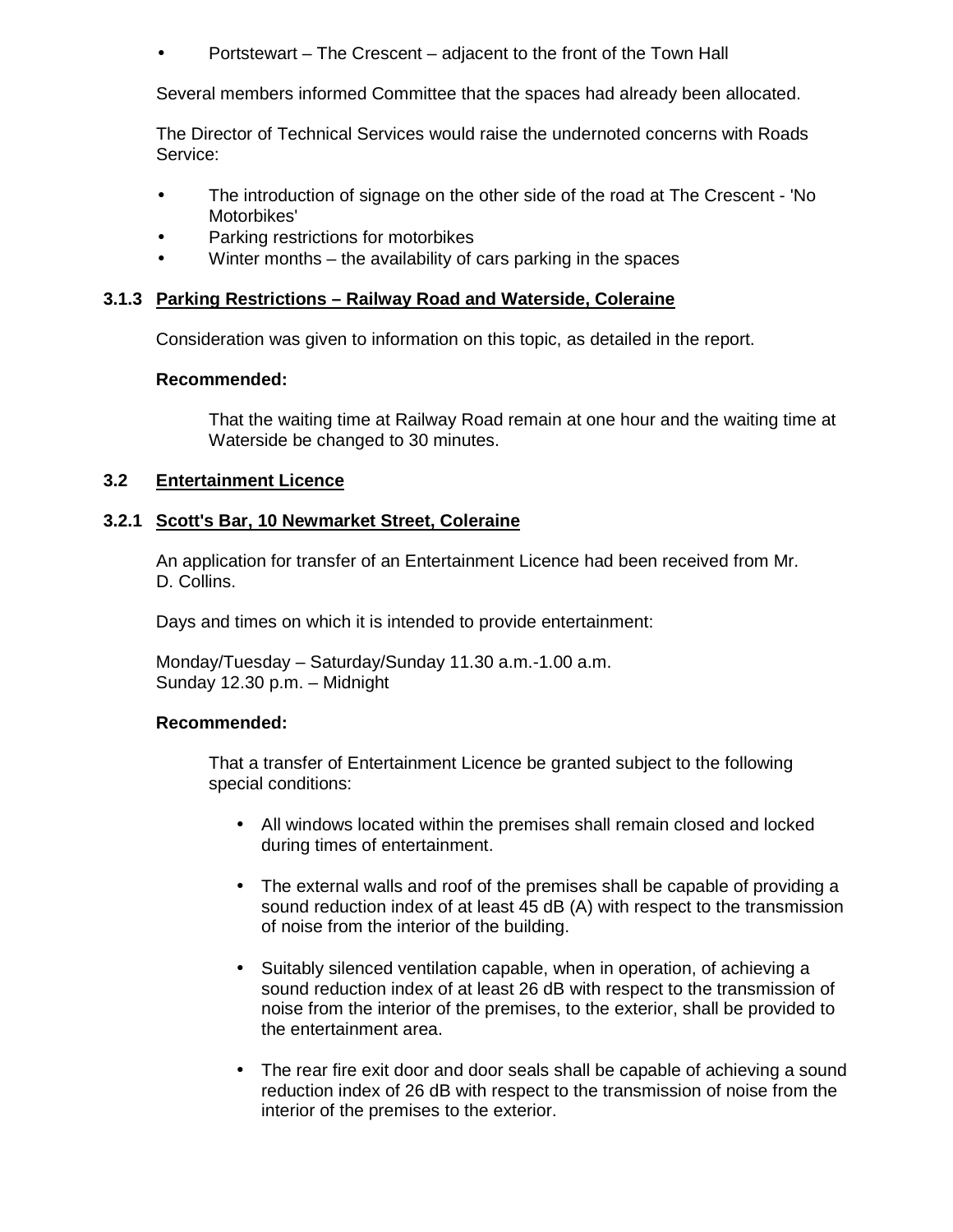- All door supervisors employed within the licensed premises must be registered with a scheme recognised by Coleraine Borough Council.
- All requirements as contained within Night Safe Coleraine Code of Best Practice 2008.

# **3.3 Building Control**

# **3.3.1 Approvals**

Members noted that approval had been granted for 35 applications.

# **3.3.2 Building Regulations Fees for Insulation of Roof Spaces**

Consideration was given to information on this topic, as detailed in the report.

# **Recommended:**

 That the work of additional insulation to roof areas in buildings be exempt from Building Regulations Fees.

# **3.3.3 Mr. Robert White, Chief Building Control Officer**

 The Mayor advised that there would be a Mayoral Reception for Mr. Robert White, Chief Building Control Officer, to mark his retirement.

# **3.4 For Information**

Members noted information on the undernoted topics, as detailed in the report.

- Entertainment Licence Garvagh Sports and Social Club
- Litter Prosecution Mr. L. Crawford, 13 Crocnamac Street, Portrush
- DRD Roads Service reply to Members' queries
- North West Regional Waste Management Group Minutes of Sub Committee and Joint Committee meetings held 2<sup>nd</sup> September, 2009.

# **4.0 LEISURE SERVICES REPORT**

 The Report of the Acting Director of Leisure Services was considered (previously supplied).

Matters arising:

# **4.1 Requests for Assistance**

# **4.1.1 Coleraine Twinning Association**

# **Recommended:**

That Council contribute a grant of £5,250 to Coleraine Twinning Association.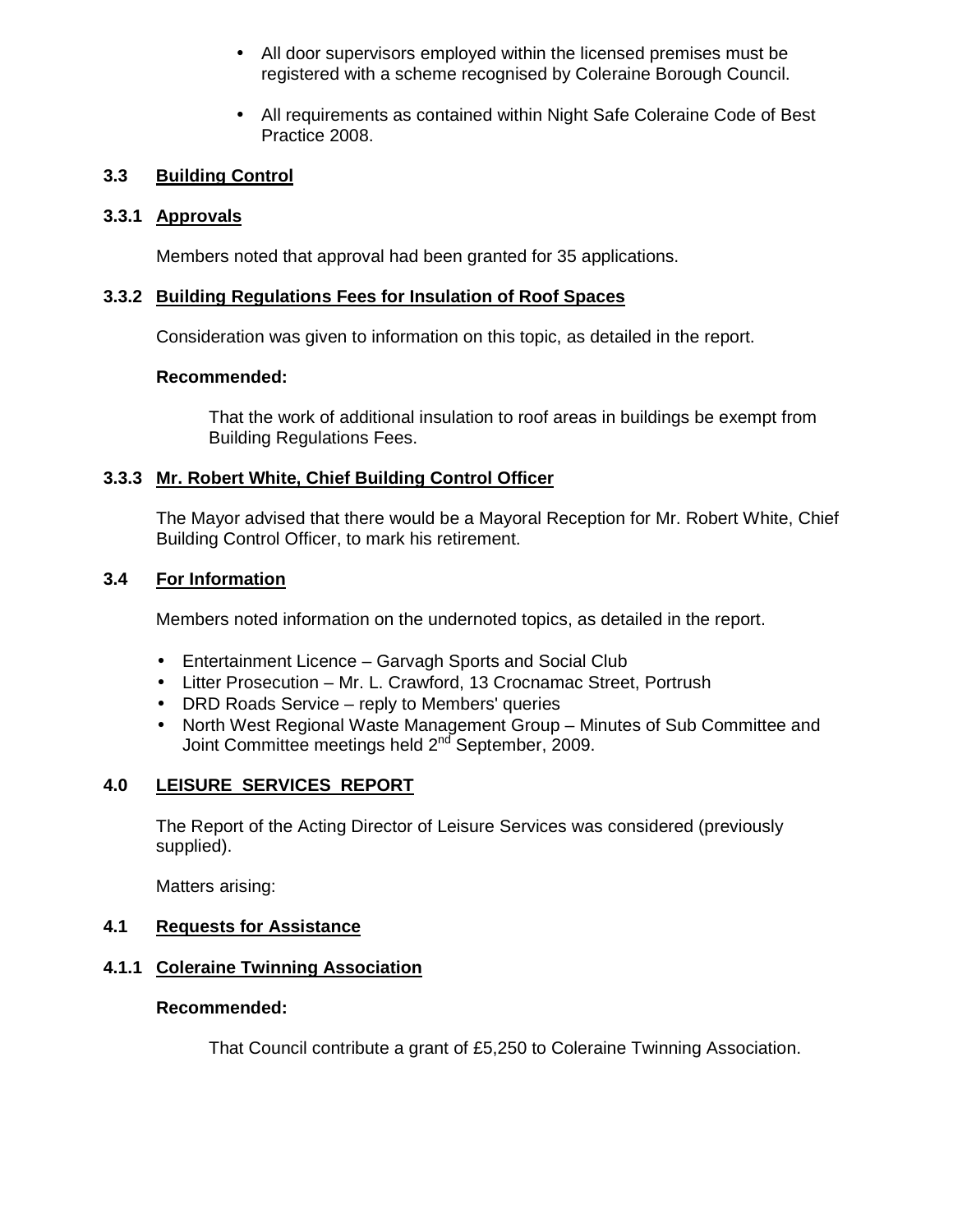# **4.1.2 Northern Ireland Special Festival of Pool**

 A request had been received from the Northern Ireland Special Festival of Pool for financial assistance towards the costs of staging the Northern Ireland Special Festival of Pool at the Lodge Hotel, Coleraine from  $16^{th} - 19^{th}$  November, 2009.

## **Recommended:**

That Council contribute £1,000 to the Northern Ireland Special Festival of Pool.

Members noted that this had been allowed for in the estimates.

## **4.2 Shared Space – West Bann/Killowen**

Consideration was given to information on this topic, as detailed in the report.

 Following discussion, the Acting Director of Leisure Services advised he would explore other options, widen the consultation and report back to members.

# **4.3 Trefoil Guides Centenary Year 2010**

#### **Recommended:**

 That Council provide an elevated flowerbed at Lodge Road Roundabout to celebrate the Trefoil Guides Centenary Year 2010.

#### **4.4 For Information**

Members noted information on the undernoted topics, as detailed in the report.

- Events:
	- o Commonwealth Queen's Baton Saturday 14<sup>th</sup> November, 2009
	- $\circ$  Coleraine Christmas Lights Switch-On Friday, 27<sup>th</sup> November, 2009
	- $\circ$  Santa Fun Run Saturday, 28<sup>th</sup> November, 2009
- Beach Lifeguard Service
- Area of Outstanding Natural Beauty Management Plan 2010 2020 Consultation Draft

#### **4.4.1 Beach Lifeguard Report**

 The Acting Director of Leisure Services advised that a report on the Beach Lifeguard Service would be presented to the Transition Committee in respect to a new Coastal Service in partnership with RNLI.

#### **4.4.2 Dunluce Centre, Portrush**

 A member requested information on how much it would cost to keep the Dunluce Centre open in the winter months. The Acting Director of Leisure Services would look at costs and report back at a later date.

# **4.4.3 Portstewart**

 A member referred to lack of facilities in Portstewart for community use and suggested that consideration be given to possible provision in a future capital programme.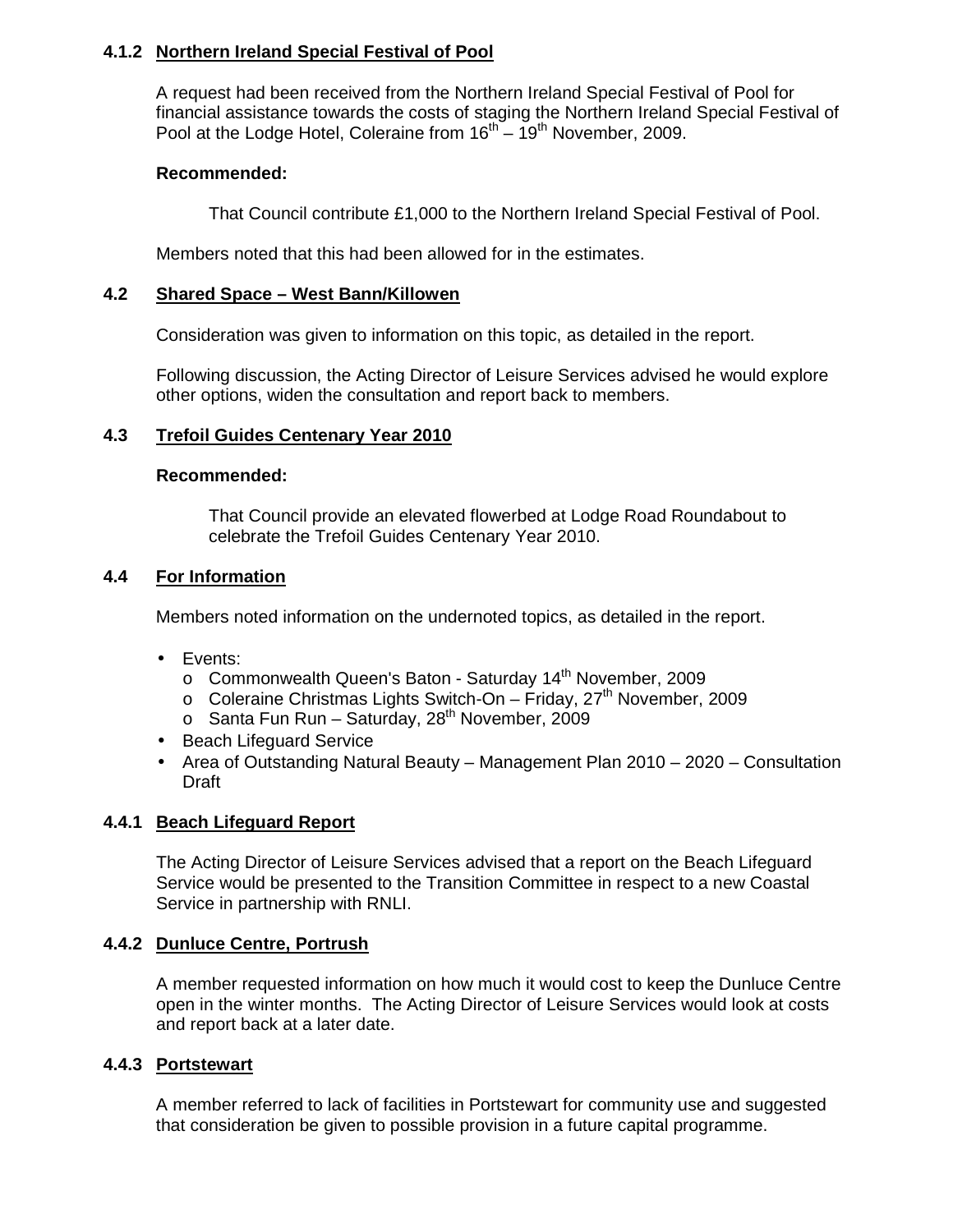#### **5.0 ENVIRONMENTAL HEALTH REPORT**

The Report of the Director of Environmental Health was considered (previously supplied).

# **5.1 Legal Proceedings**

It was agreed to discuss these proceedings "In Committee" at the end of the meeting.

# **5.2 Coleraine Borough Council Sustainable Development Strategy**

Consideration was given to information on this topic, as detailed in the report.

#### **Recommended:**

That Council authorise the undernoted options:

- The draft Sustainable Development Strategy is approved and endorsed.
- An implementation plan is drawn up to give effect to the strategy.
- Discussions are pursued with the three other partner Councils in the Causeway Coast and Glens cluster to "investigate any advantages of early cross cutting interventions".
- A cross departmental working group is set up to manage and performance monitor the implementation plan.
- Performance against the implementation plan is reported to Council on an annual basis as an integral part of the Environmental Health Business Plan.

# **5.3 For Information**

#### **5.3.1 Outcome of Legal Proceedings The Litter (NI) Order 1994**

Members noted the undernoted details on this topic.

| Defendant: | Mr Ian Jinks<br>37 Knockantern Grove, Coleraine                         |
|------------|-------------------------------------------------------------------------|
| Offence:   | Allowing a dog to foul under Article 4 of The Litter (NI)<br>Order 1994 |
| Result:    | £25<br>Fine<br>£230<br>Costs<br>£22<br><b>Court Fees</b>                |

#### **5.3.2 Environmental Health Mid Year Performance Report**

 Members noted the Mid Year Performance Report which was attached to the report as Appendix III.

# **6.0 TOXIC WASTE**

 A member requested an update on the toxic waste which had been dumped on land belonging to North East Education and Library Board (NEELB) at Lodge Road, Coleraine. The Director of Environmental Health informed members of the background to the issue and confirmed that the removal and decontaminated works had now been completed.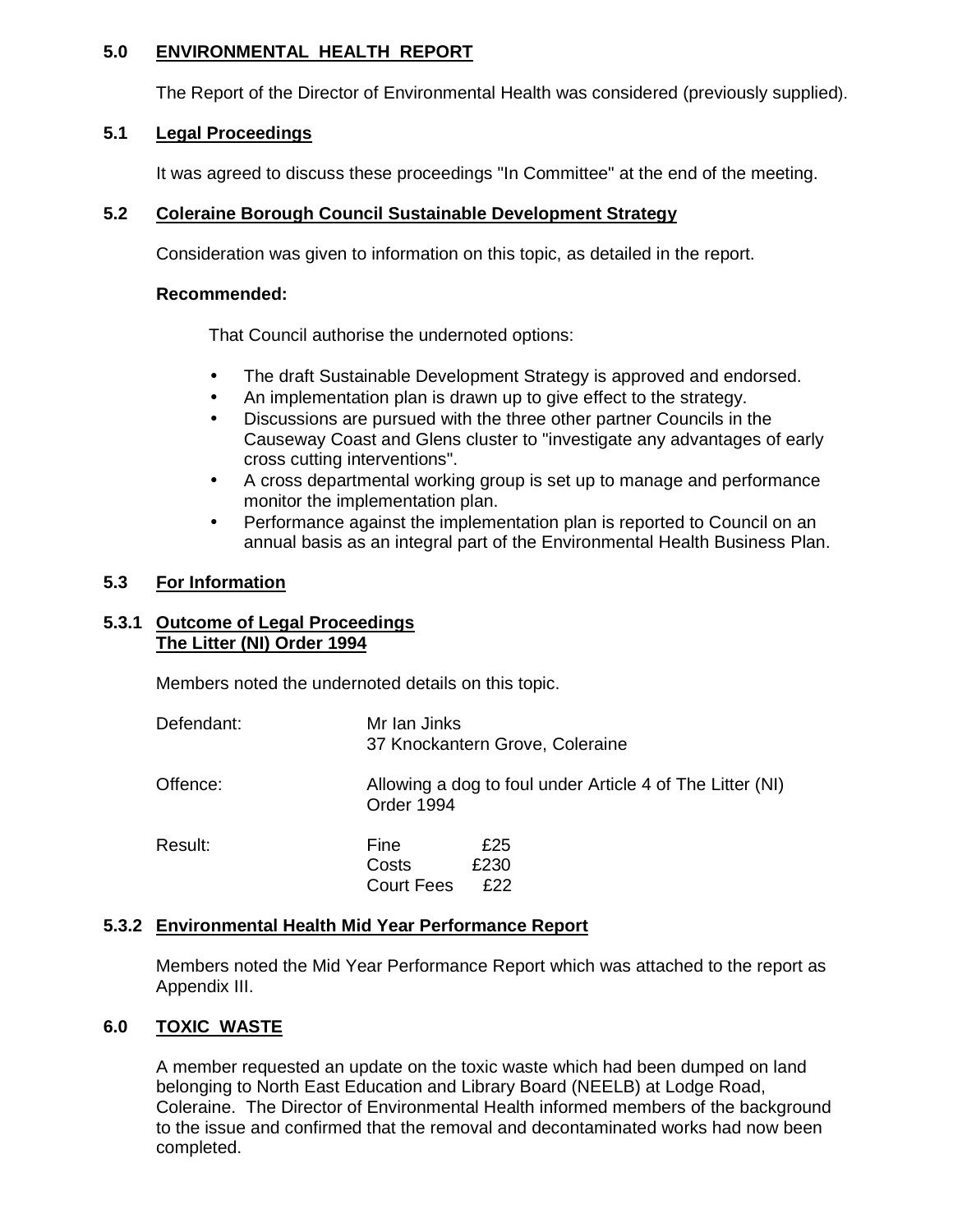The Mayor reported that he had attended a finance meeting of NEELB and the topic had been discussed. He updated members on the matter and advised that PSNI had made no arrests but that it was unclear as to whether the investigation was complete and what the outcome would be. He suggested that members of the District Policing Partnership raise this with the PSNI and that Council forward a letter to the PSNI.

# **7.0 BALLYWILLAN CEMETERY**

 A member requested an update on land at Ballywillan Cemetery. The Acting Director of Leisure Services advised that a meeting had taken place with the landowner with a view to purchasing land adjacent to the cemetery which would extend the cemetery provision. A report would be brought to members when more information was available.

#### **8.0 DERELICT AND DILAPIDATED BUILDINGS**

 A member requested that Council take action to address derelict and dilapidated buildings in the Borough and referred to Article 66 Legislation. The Director of Technical Services advised that Article 66 was difficult to action but he would look into the matter and report back at a later date.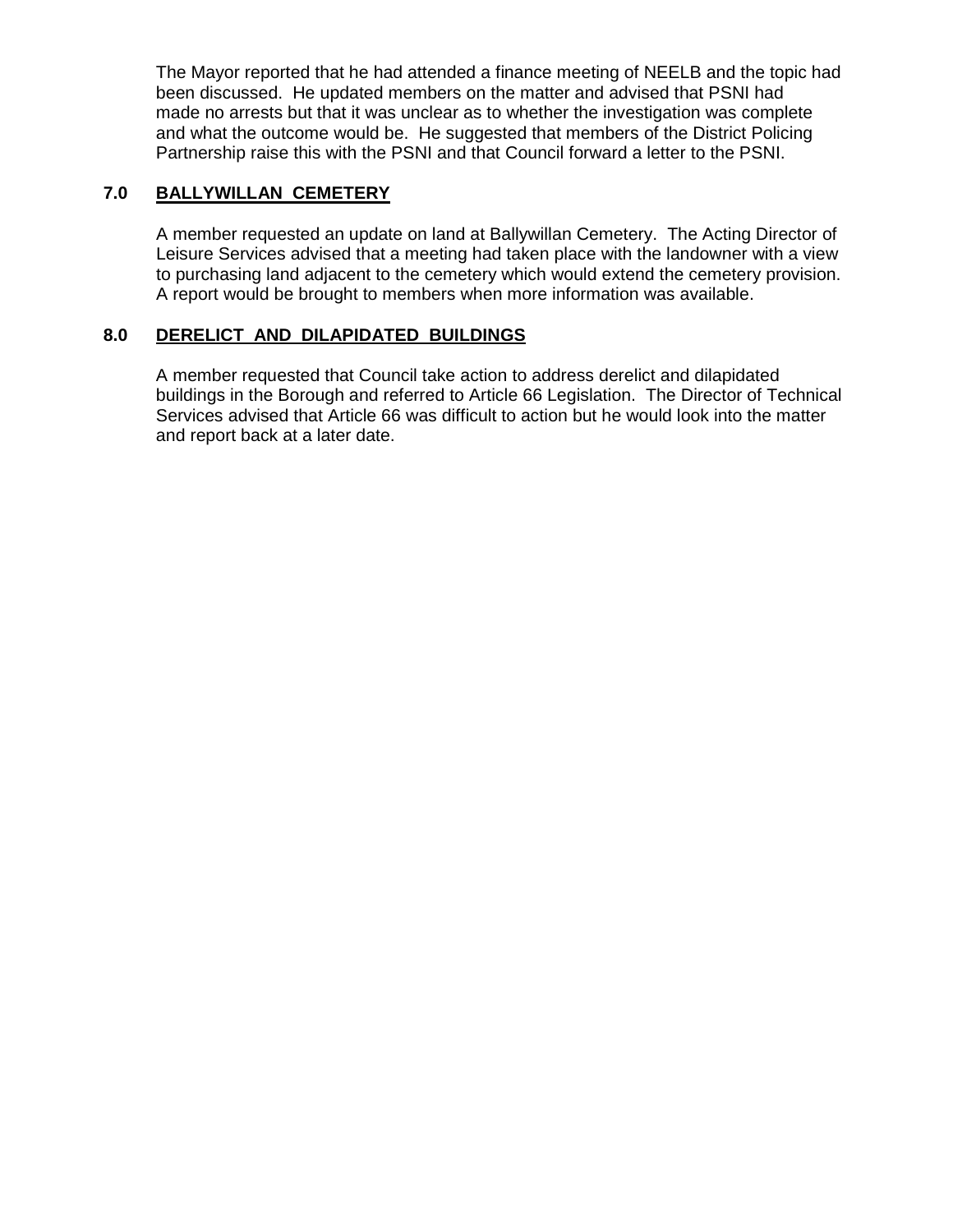#### **PLANNING COMMITTEE**

# **10th November, 2009.**

| <b>Present:</b>                   | Councillor G. L. McLaughlin in the Chair<br>The Deputy Mayor, Councillor W. A. King<br><b>Aldermen</b>                                                        |                                                                                               |
|-----------------------------------|---------------------------------------------------------------------------------------------------------------------------------------------------------------|-----------------------------------------------------------------------------------------------|
|                                   |                                                                                                                                                               |                                                                                               |
|                                   |                                                                                                                                                               |                                                                                               |
|                                   | E. T. Black (Mrs.)<br>W. T. Creelman<br>(Items $1.0 - 1.12$ )                                                                                                 | M. T. Hickey (Mrs.)<br>W. J. McClure<br>(Items $1.0 - 1.12$ )                                 |
|                                   | <b>Councillors</b>                                                                                                                                            |                                                                                               |
|                                   | C. S. Alexander (Ms.)<br>D. D. Barbour<br>J. M. Bradley<br>O. M. Church (Mrs.)<br>A. S. Cole<br>T. J. Deans<br>E. P. Fielding (Mrs.)<br>(Items $1.0 - 1.12$ ) | <b>B.</b> Fitzpatrick<br>N. F. Hillis<br><b>B.</b> Leonard<br>R. A. McPherson<br>A. McQuillan |
| Also in<br><b>Attendance:</b>     | Mr. P. Duffy                                                                                                                                                  |                                                                                               |
| Officers in<br><b>Attendance:</b> | Head of Performance, Policy and Governance, Senior<br><b>Environmental Health Officer and Administrative</b><br>Assistant                                     |                                                                                               |
| <b>Apologies:</b>                 | The Mayor, Alderman McClarty and Councillor Dallat                                                                                                            |                                                                                               |

#### **1.0 PLANNING APPLICATIONS**

A list of thirty-two applications was presented for consideration (previously supplied).

 It was noted that two deferred applications were missing from the planning schedules, due to an administration error, but these would still be presented at the Meeting.

#### **Applications Deferred from Previous Meeting**

1.1 Application No. D1 C/2006/0747/F Proposed new laneway to access approved dwelling approx. 50m east of 89 Mettican Road, Garvagh for Mr. McFarlane

The opinion of the Planning Service was to refuse.

It was proposed by Councillor McPherson, seconded by the Deputy Mayor and unanimously agreed:

That Council support an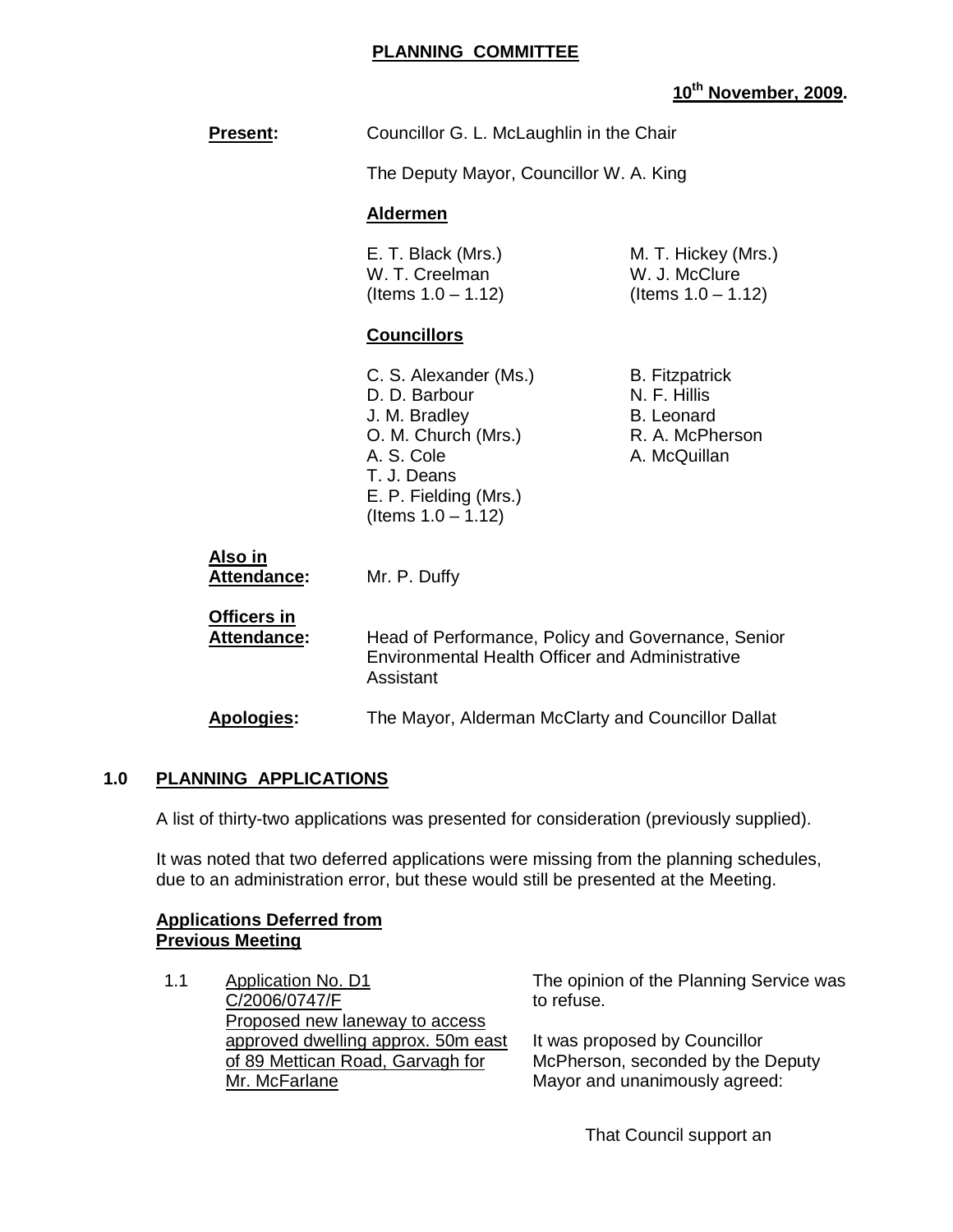1.2 Application No. D2 C/2007/0230/F Proposed change of use from student accommodation to residential units including alterations to car parking at Dhu Varren Village, Portrush (Nos. 1–19, 19A and 20-23) for Sunnycentre Ltd.

- 1.3 Application No. D3 C/2009/0004/F Proposed new dwelling and garage between 60 and 62 Millbank Avenue, Portstewart for Kimham Ltd.
- 1.4 Application No. D4 C/2009/0018/O Replacement of 1 no. detached dwelling with 3 no. detached three bedroom dwellings (total of 3 units) at 44 Glenkeen Road, Aghadowey, Coleraine for Mr. R. McCook

1.5 Application No. D5 C/2009/0061/F Tennis court for private use (including eight floodlights and 2.75m high perimeter fence) at 28 Cranagh Road, Cranagh Hill, Coleraine for Mr. and Mrs. Mathewson

#### **New Applications**

1.6 Application No. 1 C/2008/0311/F Erection of a concrete batching plant with an associated acoustic barrier and boundary landscaping (amended noise report received) at 45 Craigahulliar Road, Portrush for Cemex (NI) Ltd.

approval.

The opinion of the Planning Service was to approve.

It was agreed that the application be approved.

The opinion of the Planning Service was to approve.

It was agreed that the application be approved.

The opinion of the Planning Service was to refuse.

As members had not received notification about this application it was requested that the application be held until next month.

Mr. Duffy would discuss the matter with the Divisional Planning Officer.

The opinion of the Planning Service was to approve.

It was agreed that the application be approved.

The opinion of the Planning Service was to approve.

Consideration was given to e-mail dated 16<sup>th</sup> May, 2008 from Ms. A. Taggart and Council objection prepared by FM Planning (previously supplied).

It was proposed by Alderman McClure, seconded by Councillor Bradley and agreed:

> That the application be deferred for one month to facilitate an office meeting on the grounds that all material planning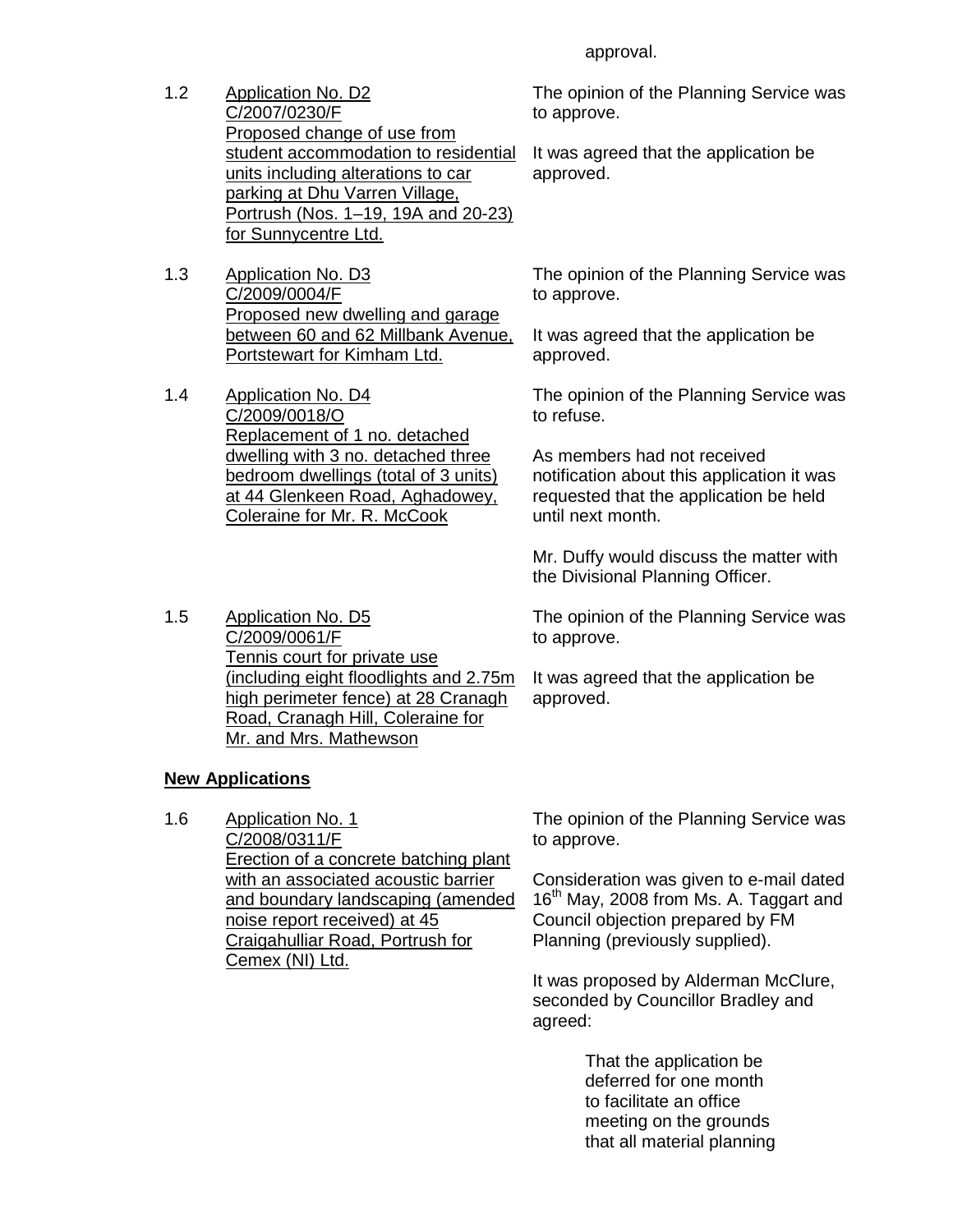considerations had not been assessed.

It was further agreed that representatives from FM Planning and DOE Minerals Branch be requested to attend the Office Meeting

1.7 Application No. 2 C/2008/0424/F Erection of 67 no. apartments and duplex apartments, with partial underground car parking, associated road works and landscaping at 90 Strand Road, Portstewart for Archerfield Developments

1.8 Application No. 4 C/2008/0677/F Demolition of existing bank, restaurant, residential properties and construction of new restaurant, 1 no. retail unit and 18 no. 2 bedroom apartments at Nos. 25, 27 and 29A-29F Eglinton Street, Portrush for K. Bradley

The opinion of the Planning Service was to refuse.

Members noted the Council objection prepared by FM Planning (previously supplied).

It was agreed that the application be refused.

The opinion of the Planning Service was to refuse.

It was proposed by Councillor McPherson, seconded by Councillor Barbour and agreed:

> That the application be deferred for one month to facilitate an office meeting on the grounds that all material planning considerations had not been assessed.

1.9 Application No. 7 C/2009/0085/F 2 no. three bedroom semi-detached dwellings at 155 Main Street, Garvagh for Mr. S. Millar

The opinion of the Planning Service was to refuse.

It was proposed by Councillor McQuillan, seconded by Councillor Mrs. Church and agreed:

> That the application be deferred for one month to facilitate an office meeting on the grounds that all material planning considerations had not been assessed.

1.10 Application No. 8 C/2009/0215/F Erection of 2 no.hot food outlets, 3 no. retail units and first floor office accommodation with associated car parking adjacent to 24 Atlantic Court, Atlantic Road, Coleraine for

The opinion of the Planning Service was to refuse.

It was proposed by Councillor Deans, seconded by Alderman McClure and agreed: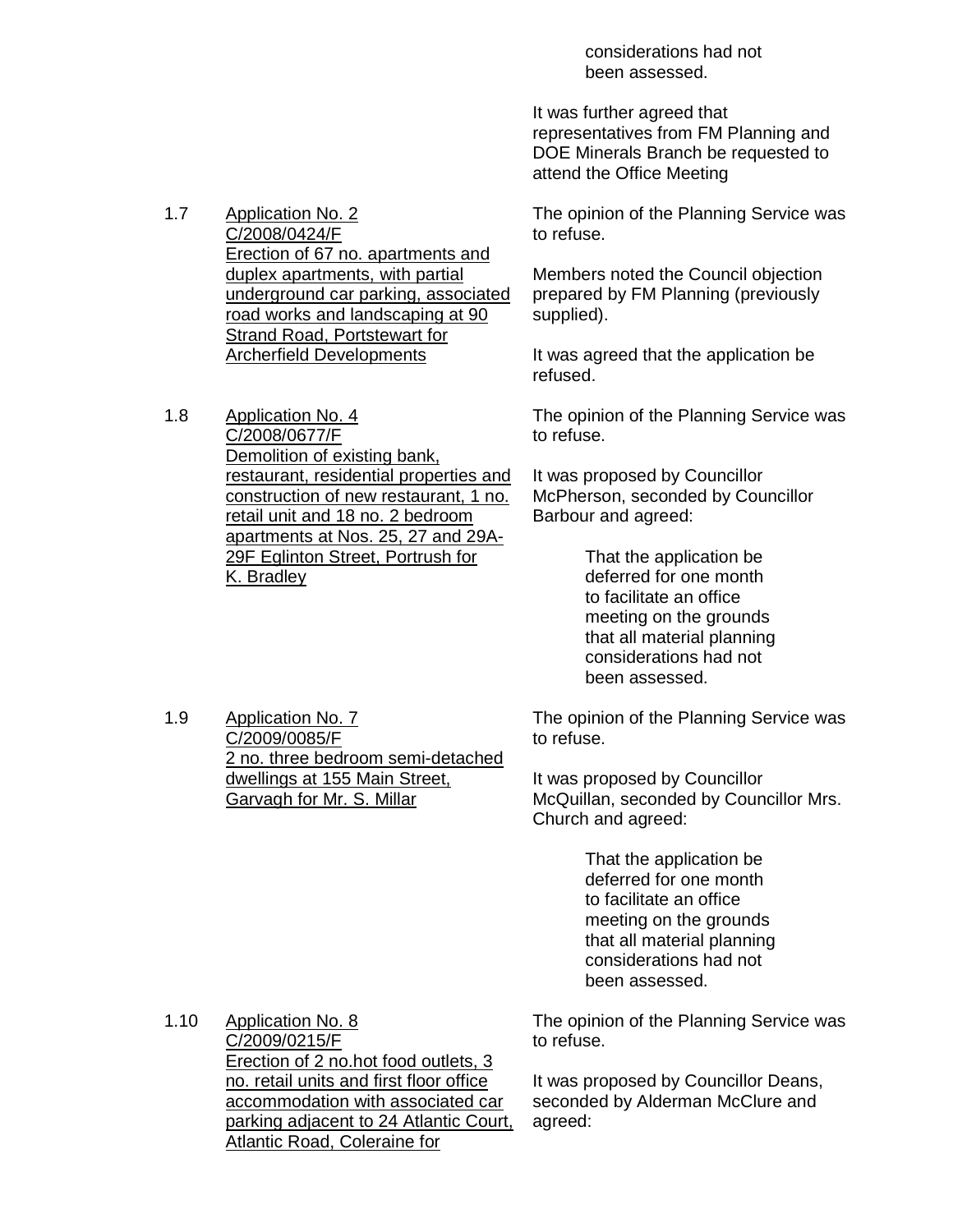Mr. Sweeney **That the application be**  deferred for one month to facilitate an office meeting on the grounds that all material planning considerations had not been assessed.

> The opinion of the Planning Service was to refuse.

It was proposed by Councillor McQuillan, seconded by the Deputy Mayor and agreed:

> That the application be deferred for one month to facilitate an office meeting on the grounds that all material planning considerations had not been assessed.

The opinion of the Planning Service was to refuse.

It was proposed by Councillor Deans and seconded by Councillor Mrs. Fielding:

> That the application be deferred for one month to facilitate an office meeting on the grounds that all material planning considerations had not been assessed.

As an amendment it was proposed by Councillor Ms. Alexander and seconded by Alderman Mrs. Hickey:

> That Council support a refusal.

On being put to the Meeting the amendment was lost, four members voting in favour and nine members voting against.

An office meeting would be held.

The opinion of the Planning Service was to refuse.

1.11 Application No. 10 C/2009/0354/F New livestock shed and livestock handling/farmyard area 150m South West of 106 Kinnyglass Road, Macosquin, Coleraine for Mr. A. **McCafferty** 

1.12 Application No. 11 C/2009/0425/F Demolition of existing buildings and erection of 85 bedroom nursing home at 9-12 Lansdowne Crescent, Portrush for Ashmore Developments Ltd.

1.13 Application No. 17 C/2009/0506/F Proposed retention of change of use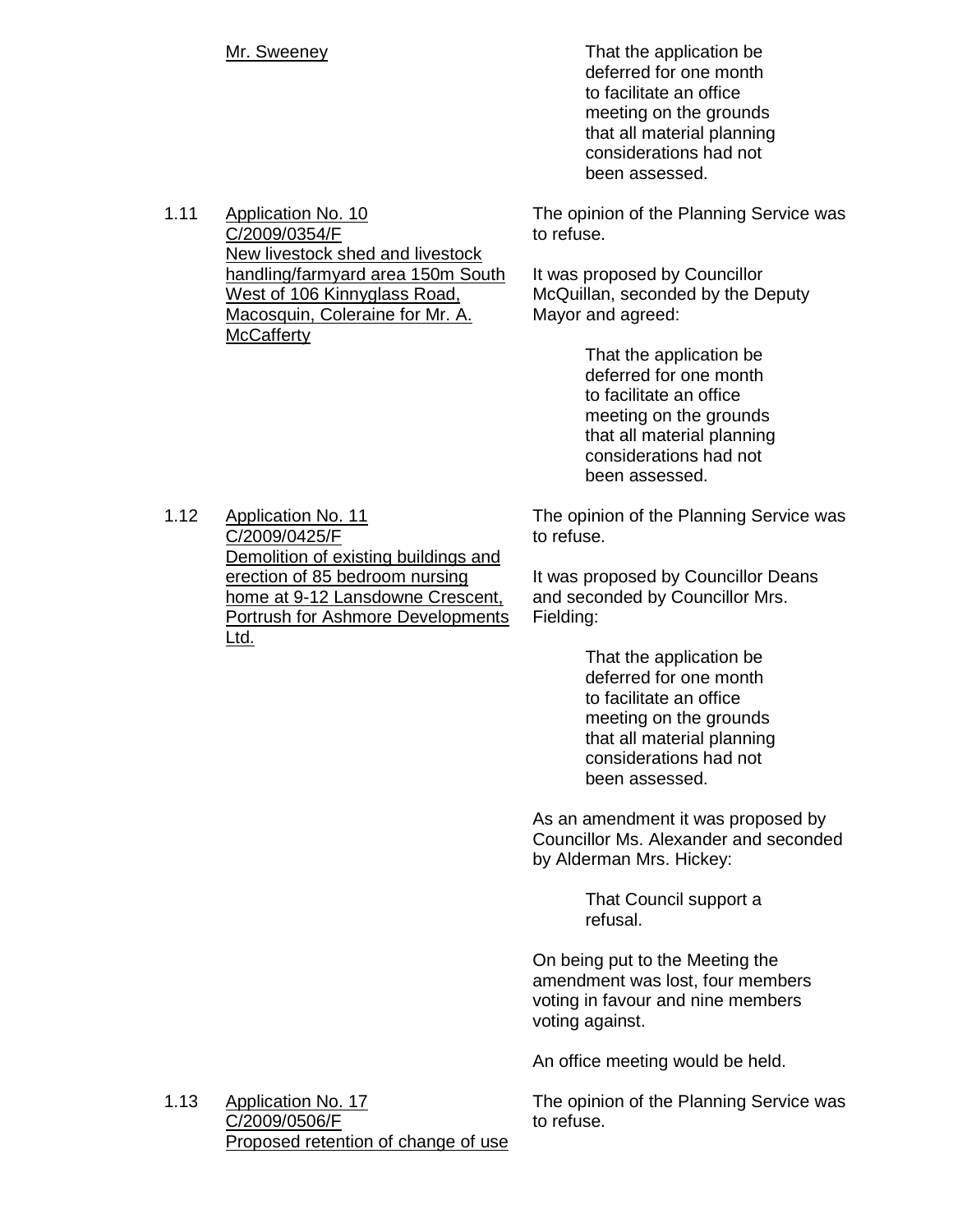| of domestic garage to hobby   |
|-------------------------------|
| workshop at 54 Newmills Road, |
| Coleraine for Mr. M. Currid   |

It was proposed by Councillor Bradley, seconded by Alderman Mrs. Hickey and agreed:

> That the application be deferred for one month to facilitate an office meeting on the grounds that all material planning considerations had not been assessed.

The opinion of the Planning Service was to refuse.

It was proposed by Councillor McQuillan, seconded by the Deputy Mayor and agreed:

> That the application be deferred for one month to facilitate an office meeting on the grounds that all material planning considerations had not been assessed.

The opinion of the Planning Service was to refuse.

It was proposed by the Deputy Mayor, seconded by Councillor McPherson and agreed:

> That the application be deferred for one month to facilitate an office meeting on the grounds that all material planning considerations had not been assessed.

The opinion of the Planning Service was to approve.

It was proposed by Councillor Ms. Alexander, seconded by Alderman Mrs. Hickey and agreed:

> That the application be deferred for one month to facilitate an office meeting on the grounds that all material planning considerations had not

1.14 Application No. 18 C/2009/0511/F Proposed two storey dwelling with detached double garage adjacent to 86 Gorran Road, Garvagh for Mr. D. McKay

1.15 Application No. 19

C/2009/0532/F Demolition of 65-71 Eglinton Street, Portrush and erection of five storey building (including basement) of 3 no. ground floor shops, parking and utility space and 24 no. 2 bedroom apartments for Mr. P. Crawley

1.16 Application No. 20 C/2009/0544/F Replacement detached dwelling (amended plans) at 28 Prospect Road, Portstewart for Mr. and Mrs. Smyth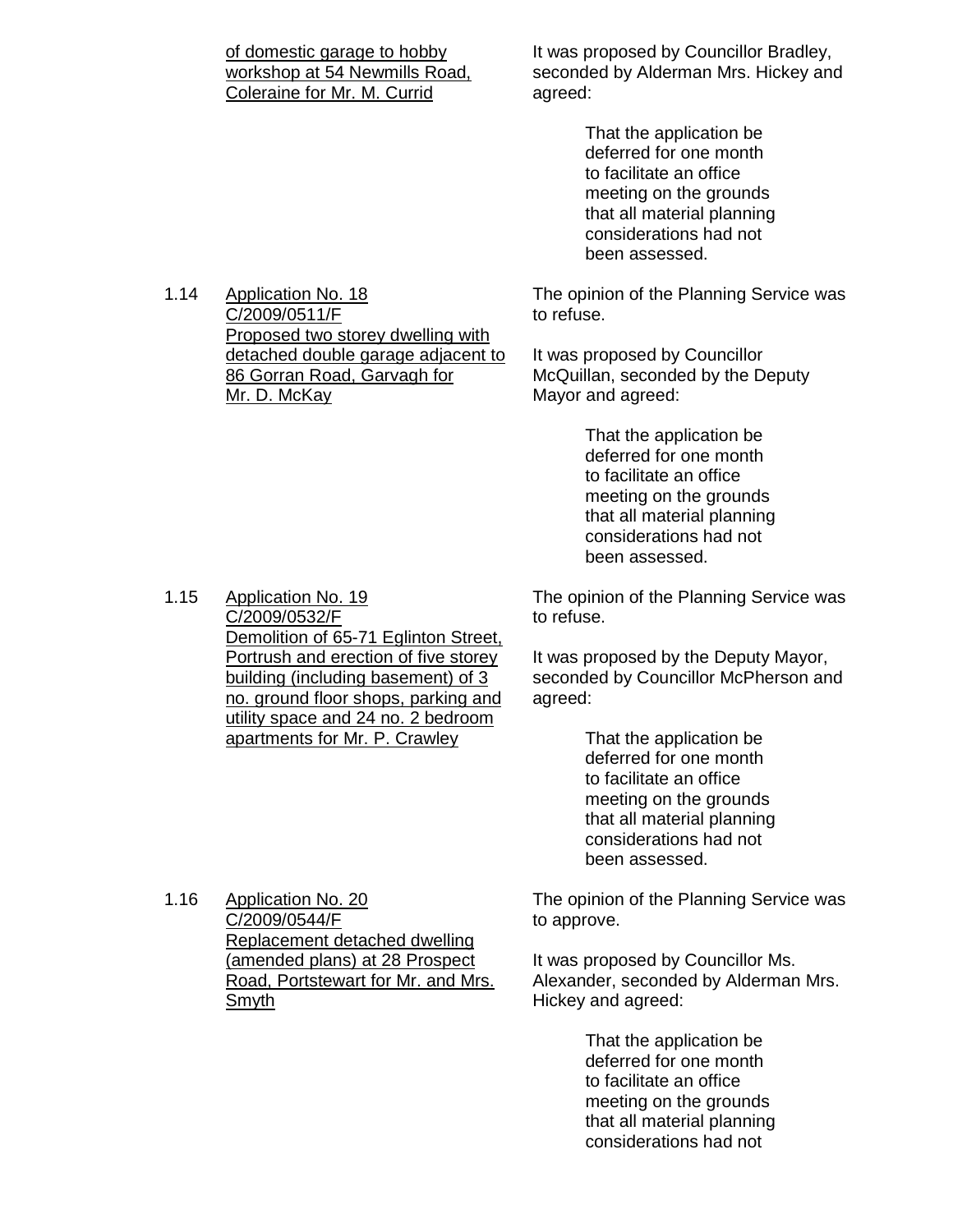been assessed.

1.17 Application No. 22 C/2009/0563/O Proposed reinstatement of 2 no. rural cottages infilling and rounding off hamlet at Bellemont Road, Portstewart (adjacent to 9 Roselick Road) for Mr. H. Lynch

The opinion of the Planning Service was to refuse.

It was proposed by the Deputy Mayor, seconded by Councillor Fitzpatrick and agreed:

> That the application be deferred for one month to facilitate an office meeting on the grounds that all material planning considerations had not been assessed.

The opinion of the Planning Service was to approve.

Letters of objection had been circulated to each member.

It was proposed by Councillor Fitzpatrick and seconded by Councillor Ms. Alexander:

> That the application be deferred for one month to facilitate an office meeting on the grounds that all material planning considerations had not been assessed.

As an amendment it was proposed by Councillor McQuillan and seconded by the Deputy Mayor:

> That Council support an approval.

On being put to the Meeting the amendment was lost, five members voting in favour and eight members voting against.

An office meeting would be held.

#### **2.0 OFFICE MEETINGS**

It was noted that the office meetings would be held on Friday,  $4<sup>th</sup>$  December, 2009.

1.18 Application No. 27 C/2009/0595/O Site for two storey dwelling with integral garage adjacent to 18 Carthall Manor, Coleraine for Mr. S. Doherty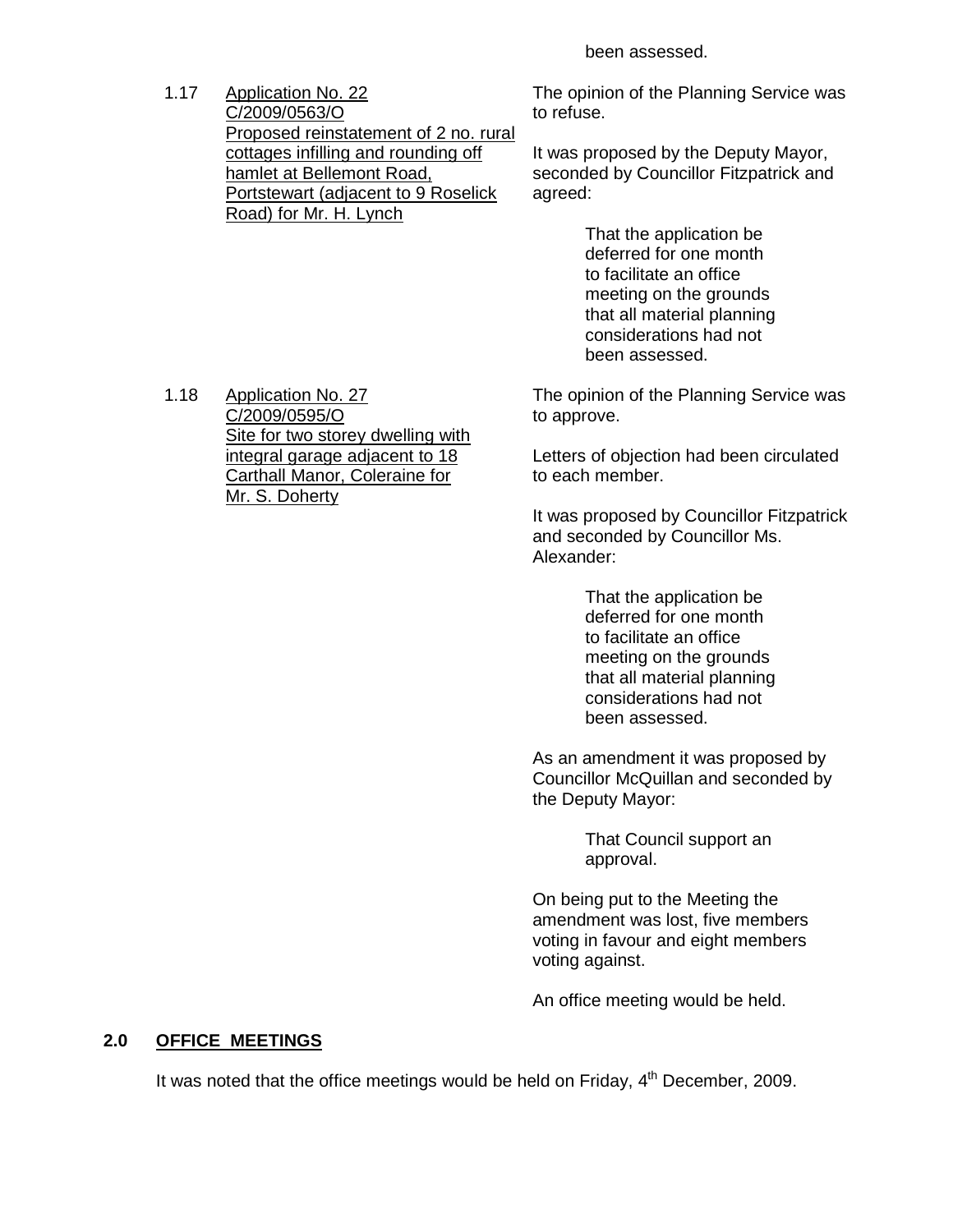### **3.0 NORTHERN IRELAND ENVIRONMENT AGENCY - ADVANCE NOTICE OF LISTING**

 Consideration was given to the Northern Ireland Environment Agency's proposed listings (Report previously supplied):

- (i) Dromore House, 88 Coolyvenny Road, Aghadowey;
- (ii) Strawbridge House, 39 Bushfoot Road, Portballintrae.

 It was proposed by Councillor Ms. Alexander, seconded by Councillor Fitzpatrick and agreed:

That Council support the proposed listings.

#### **4.0 PLANNING APPLICATION NO. C/2007/0505 RESIDENTIAL SPA RETREAT - PORTRUSH**

Consideration was given to letter dated 16<sup>th</sup> October, 2009 from the Planning Service regarding the above planning application.

 The Department was conscious of the need to support the tourism industry in the North Coast but in this case the view was that the siting and scale of the proposal would have an unacceptable impact on rural character. The refusal notice would now be issued.

Noted.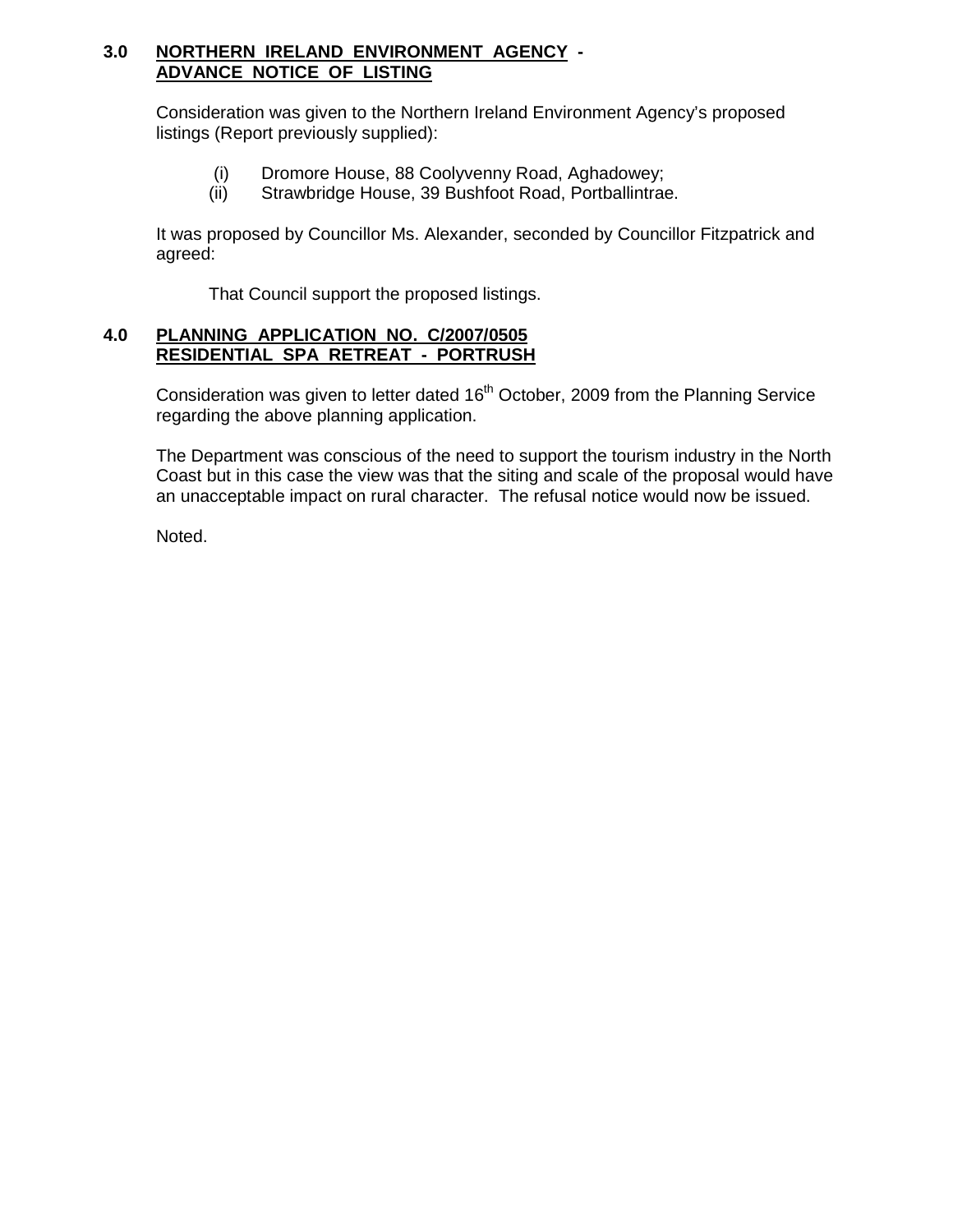#### **POLICY AND DEVELOPMENT COMMITTEE**

# **17th November, 2009.**

| <b>Present:</b> | Councillor D. D. Barbour, in the Chair |
|-----------------|----------------------------------------|
|                 |                                        |

The Mayor, Councillor S. Gilkinson

The Deputy Mayor, Councillor W. A. King

#### **Aldermen**

E. T. Black (Mrs.) D. McClarty W. T. Creelman W. J. McClure M. T. Hickey (Mrs.)

#### **Councillors**

C. S. Alexander (Ms.) N. F. Hillis J. M. Bradley B. Leonard O. M. Church (Mrs.) G. McLaughlin A. S. Cole R. A. McPherson B. Fitzpatrick

| Officers in        | Town Clerk and Chief Executive; Director of Corporate Services; |
|--------------------|-----------------------------------------------------------------|
| <b>Attendance:</b> | Head of Development Services; Head of Performance, Policy       |
|                    | and Governance; and Administrative Assistant                    |
|                    |                                                                 |

**Apologies:** Councillors Dallat and Mrs. Fielding

#### **1.0 CONDOLENCES**

The Mayor extended the sympathies of himself and Members to Ms. Bernadette McGuinness on the recent death of her mother, Mrs. Kathleen McGuinness.

#### **2.0 DEVELOPMENT SERVICES' REPORT**

The Report of the Head of Development Services was considered (previously supplied).

Matters arising:

#### **2.1 Coleraine District Policing Partnership Report**

Consideration was given to information on Coleraine DPP, as contained in the report.

#### 2.1.1 Election of DPP Chair for 2009-2010

#### **Recommended:**

That Councillor McPherson be appointed as Chairman for 2009-10.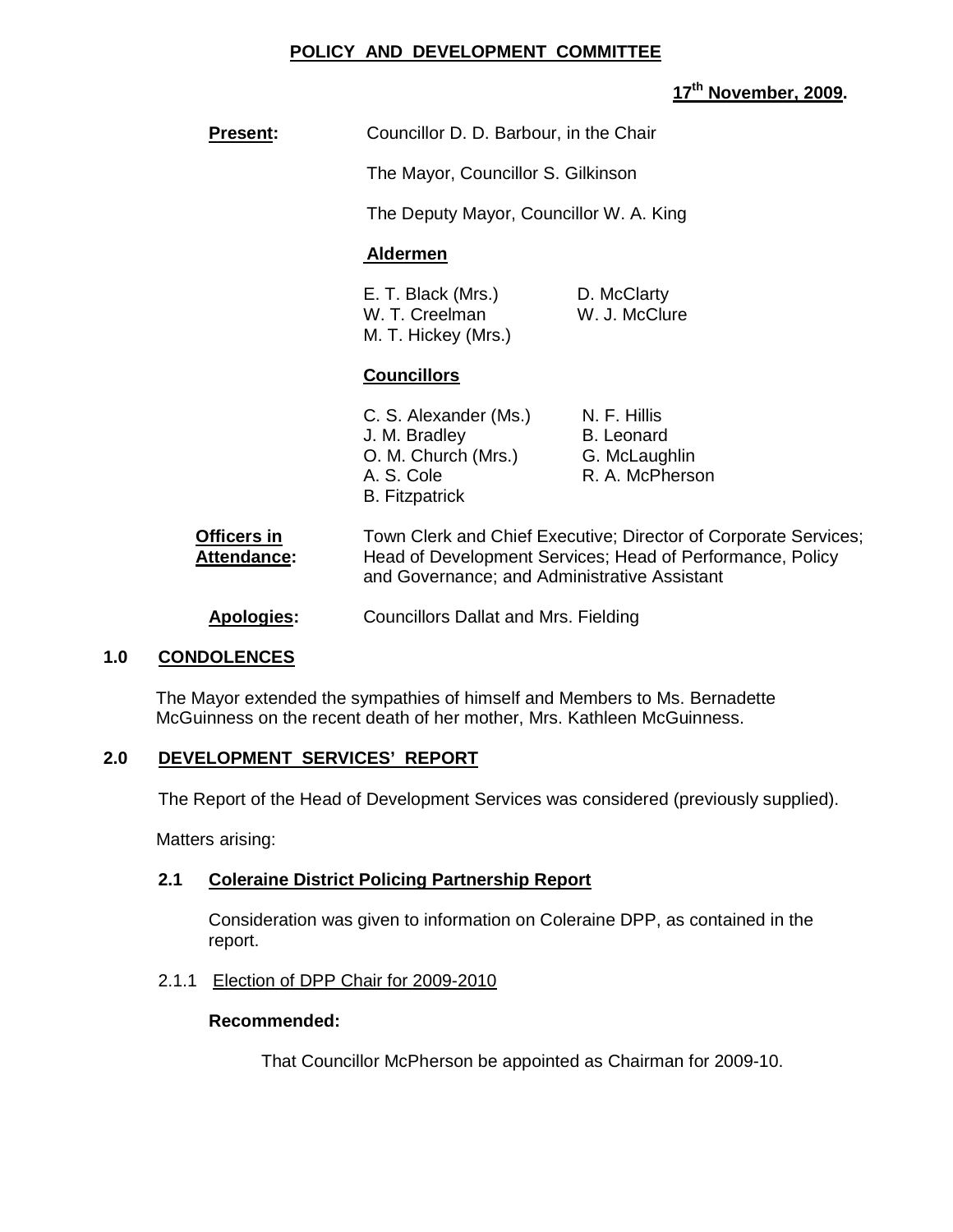#### 2.1.2 Vacancy within Membership

 Members noted that the Ulster Unionist Party had nominated Councillor King as their representative on Coleraine DPP, following the death of Councillor Mrs. Johnston.

#### **Recommended:**

That Council endorse the appointment of Councillor King to Coleraine DPP.

#### **2.2 Peace III Partnership**

Committee noted that the Ulster Unionist Party had nominated Councillor Barbour as their representative on the Peace III Partnership.

#### **Recommended:**

That Council endorse the appointment of Councillor Barbour to the Peace III Partnership.

#### **2.3 Draft Response to Consultation Paper on Voluntary Advice Services and Location of Area Advice Centres (DSD) 2009**

Consideration was given to the draft response paper (previously supplied).

#### **Recommended:**

That the draft response paper be adopted.

#### **2.4 Independent Review of Economic Policy – Barnett Review**

Consideration was given to Members' comments, as contained in the report, following review of Council's draft response to the Barnett Review at the Policy and Development Committee in October 2009.

#### **Recommended:**

That Council adopts the response presented in October 2009 including the additional amendments, as detailed in the report.

#### **2.5 Regional Transportation Strategy Review Discussion Document 2009**

Consideration was given to the draft response to this document (previously supplied). Members were asked to submit any comments on the paper to the Head of Development Services by  $24<sup>th</sup>$  November, 2009 for inclusion in the final response.

#### **Recommended:**

That Council endorse the draft response subject to Members' views being included.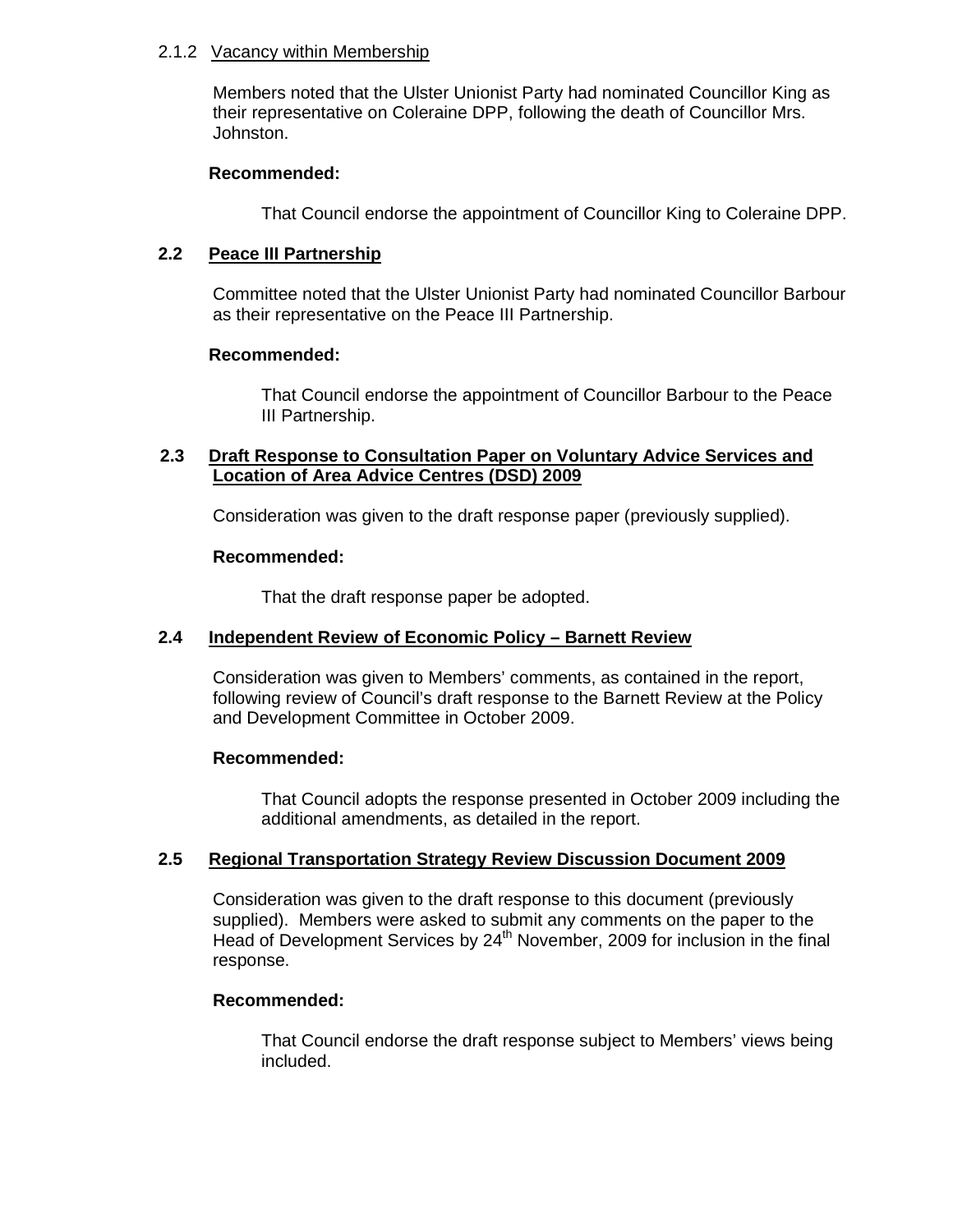## **2.6 Business Accommodation Review**

A Special Workshop of Council to hear the findings of this review, which was being carried out by Grant Thornton and Associates, was requested by Ms. Mann.

# **Recommended:**

That a Special Workshop of Council be convened for January, 2010 to receive a presentation on the Business Accommodation Review.

# **2.7 CCTV**

It was agreed that this item be held 'In Committee' at the end of the meeting.

# **2.8 For Information**

Members noted information on the following topics, as contained in the report:

- (i) East Strand Environmental Improvement Scheme reported that the announcement on funding was imminent and that Members would be advised when this became available.
- (ii) Regeneration Plans Diary Date.
- (iii) Coleraine Development Schemes DSD Update.
- (iv) North West 200 Road Closing 2010 Consultation.
- (v) Application for Funding.
- (vi) Council Co-Funded Events.
- (vii) Community Cohesion Strategy.

# **3.0 CORPORATE SERVICES' REPORT**

The Report of the Director of Corporate Services was considered (previously supplied).

Matters arising:

#### **3.1 Financing of Council Expenditure Prior to RPA Implementation**

Consideration was given to draft guidance issued by the Finance and Estates Implementation Group, to aid Councils in their planning for the 2010/2011 financial year (previously supplied).

#### **Recommended:**

 That Council note the draft guidance and make any comments it sees fit to the Finance and Estates Implementation Group.

#### **3.2 Local Government (Contracts) Regulations (Northern Ireland) 2010**

Reported that these draft regulations had now been issued for consultation.

Concerns were expressed that lessons be learned from previous experience of Private Finance Initiative (PFI) and Private Public Partnership (PPP) contracts for provision of services and projects, and that safeguards be incorporated into future schemes.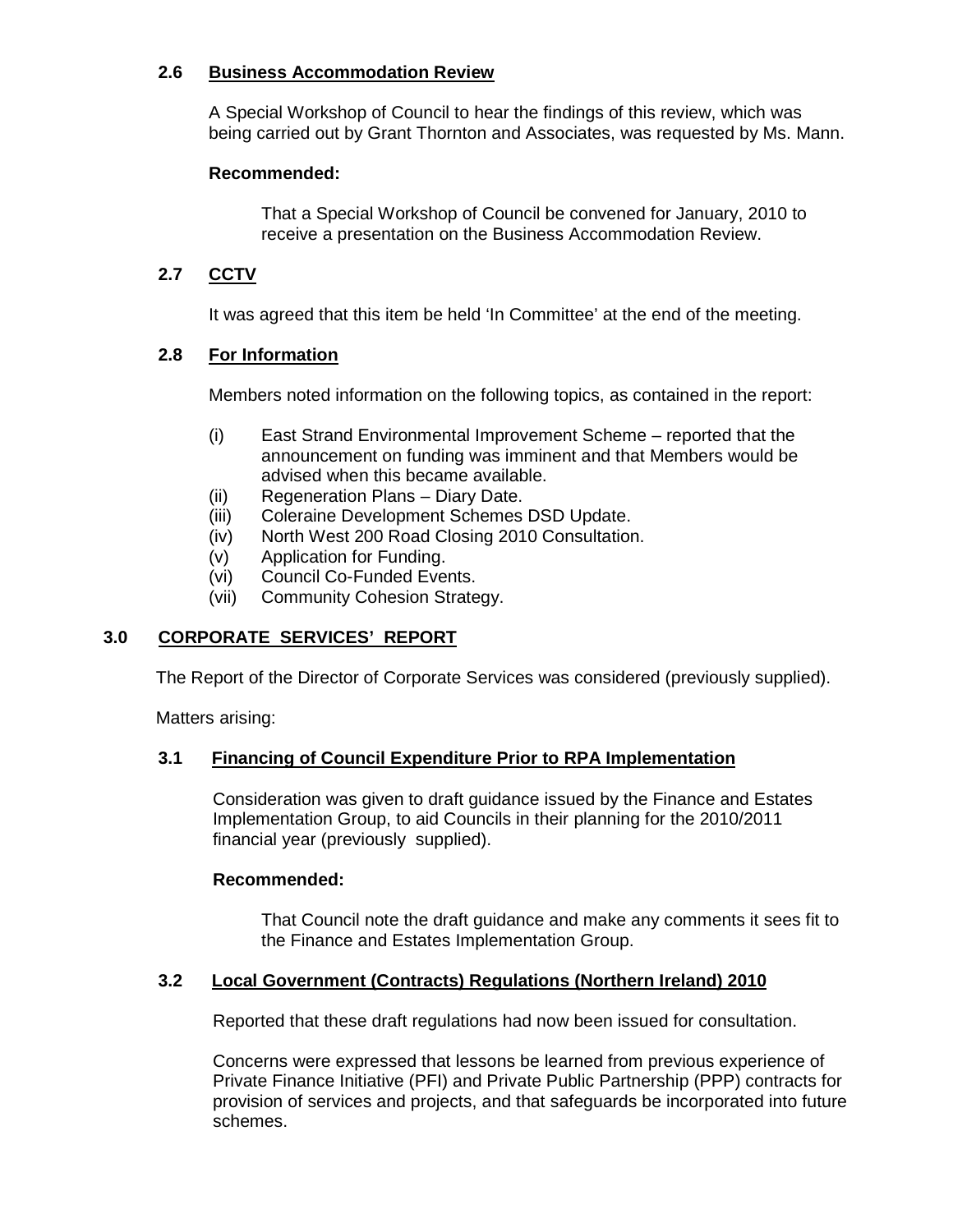The Director of Technical Services would be advised of Members' concerns.

#### **Recommended:**

That Council welcome the proposed Regulations.

# **3.3 For Information**

Members noted information on the following topics, as contained in the report.

- i) Financial Statement Period 6
- ii) Accounts

# **3.4 Appointments**

The following appointments had been made in accordance with the Local Government Staff Commission's Code of Procedures on Recruitment and Selection.

#### Chief Executive's Department

Community Safety Co-ordinator: Orlaith Quinn

Leisure Services' Department

CMS Com Outreach Officer – Job Share: Maria Cagney

# **4.0 ADMINISTRATIVE SERVICES' REPORT - FORECAST OF KEY COUNCIL EVENTS**

Members noted information on key Council events and activities until the end of December 2009, as contained in the report (previously supplied).

# **5.0 REVIEW OF PUBLIC ADMINISTRATION**

#### **5.1 Draft Response to PricewaterhouseCoopers' (PwC) Draft Report: Local Government Service Delivery – Economic Appraisal of options for local government service delivery in its entirety**

Consideration was given to this draft response (previously supplied).

 The Head of Performance, Policy and Governance presented an overview of the context of the PwC Draft Report and elaborated on the following headline themes:

- (i) The operating model and the 'preferred option' vision.
- (ii) Creation of a regional Business Services Organisation (BSO).
- (iii) Creation of a new Local Government Association (LGA).
- (iv) Enhanced role of the Northern Ireland Audit Office (NIAO).
- (v) The new role of the Northern Ireland Commissioner for Complaints (Ombudsman).

 The Director of Corporate Services presented an outline of financial considerations arising from the PwC report and following meetings with NILGA